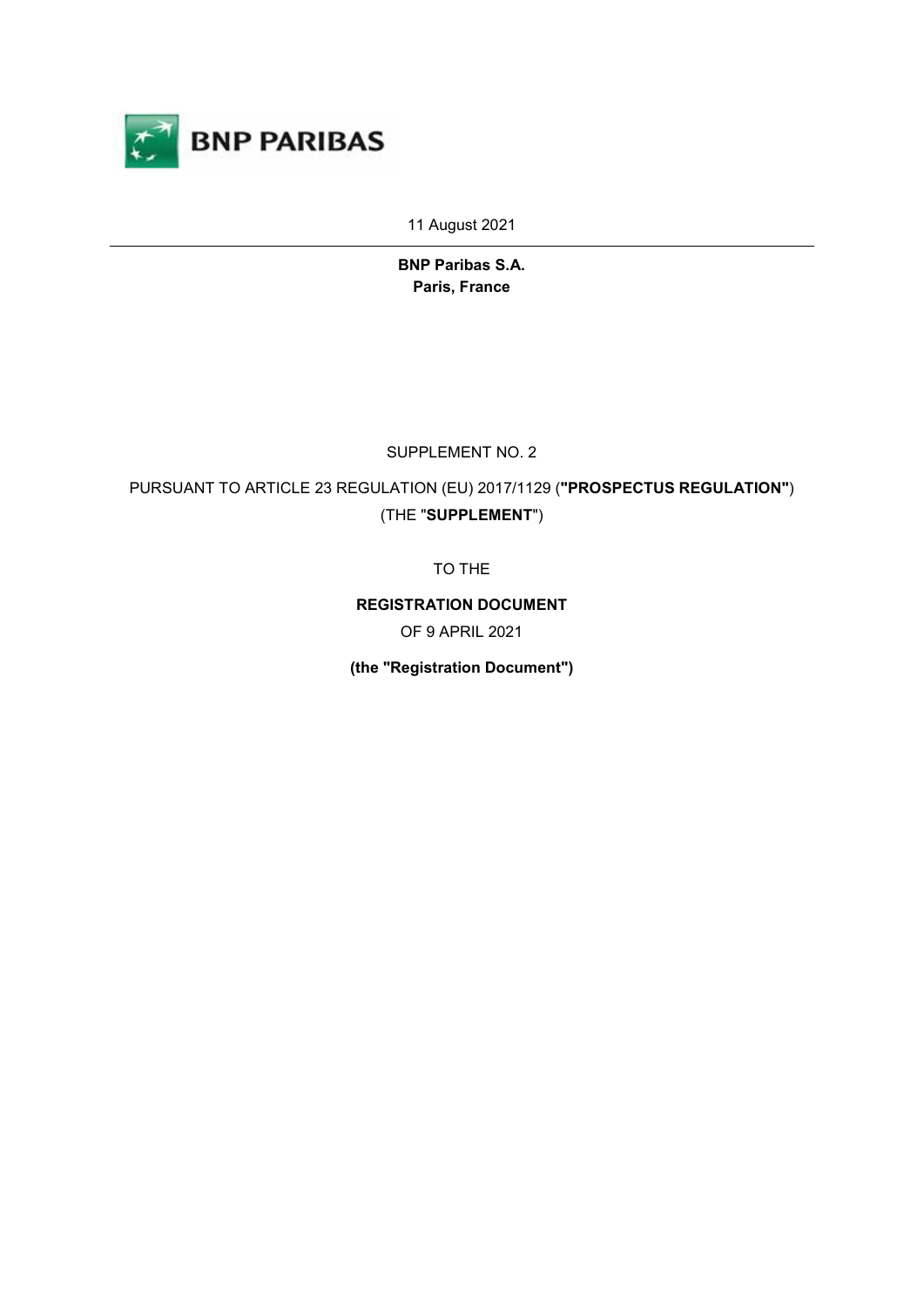This Supplement should be read in conjunction with the Registration Document of 9 April 2021 as supplemented on 12 May 2021, which has been approved by the Bundesanstalt für Finanzdienstleistungsaufsicht ("**BaFin**") as competent authority.

This Supplement constitutes a supplement to the Registration Document pursuant to Article 23 of the Prospectus Regulation for the purpose of updating certain information as described in the following and contained in the Registration Document.

During the validity of this Registration Document and as long as securities issued in connection with the Registration Document are publicly offered, copies of this Supplement and the Registration Document including any supplements thereto are freely available at BNPP's head office: 16, boulevard des Italiens, 75009 Paris, France.

In addition the prospectuses and the Supplements will be published on the website:

[www.derivate.bnpparibas.com/service/basisprospekte](http://www.derivate.bnpparibas.com/service/basisprospekte) for investors in Germany, in Austria and in Luxembourg.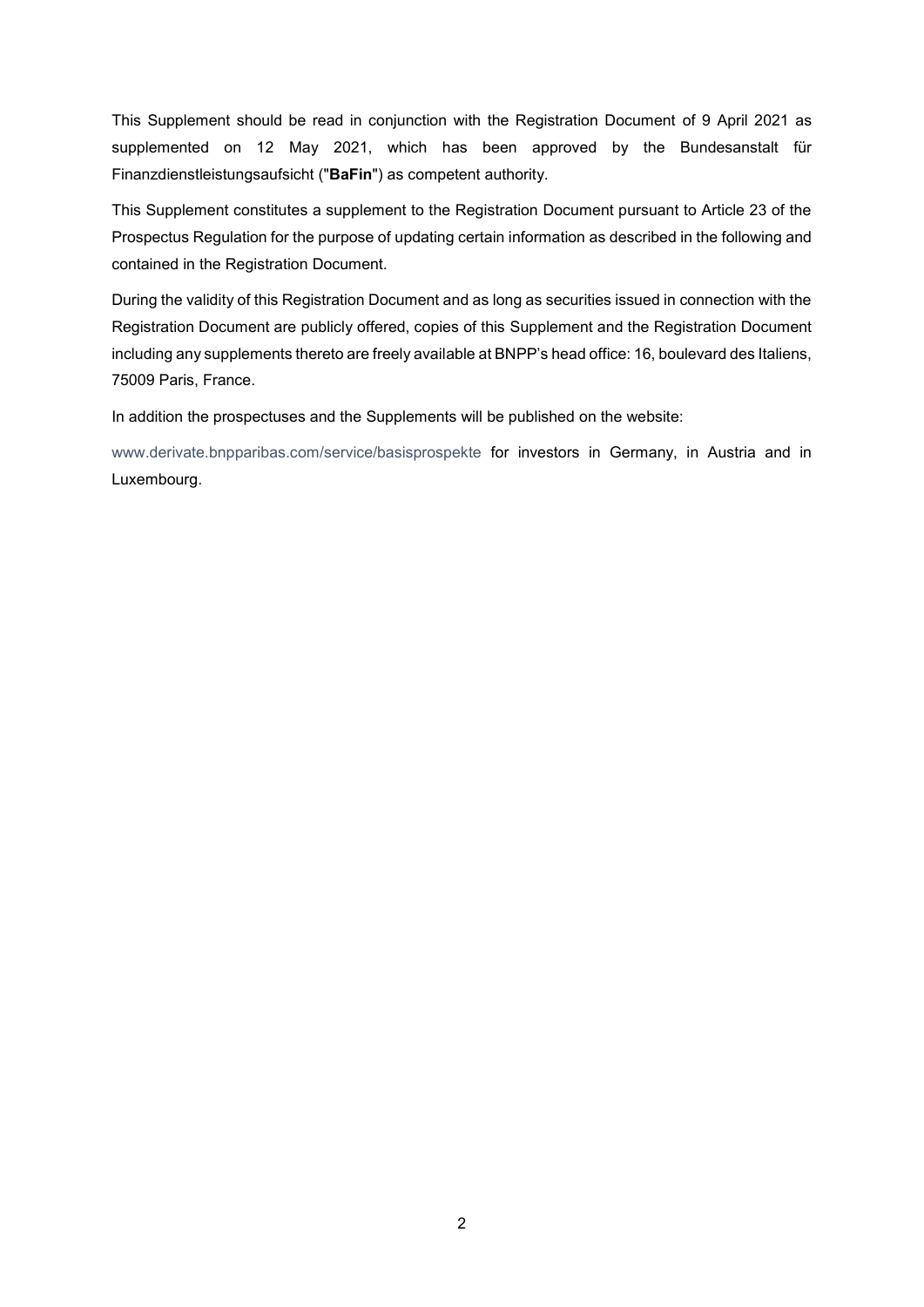New factors resulting in this supplement:

*1. Publication of the Second Quarter 2021 Results of the guarantor BNP Paribas S.A. on the homepage [https://invest.bnpparibas.com/en/results.](https://invest.bnpparibas.com/en/results)*

The new factor occurred:

*30 July 2021 in the afternoon*

*2. Publication of the Third Amendment (of July 30th 2021) to the BNPP 2020 Universal Registration Document on the homepage [https://invest.bnpparibas.com/en/registration](https://invest.bnpparibas.com/en/registration-documents-annual-financial-reports)[documents-annual-financial-reports.](https://invest.bnpparibas.com/en/registration-documents-annual-financial-reports)*

The new factor occurred:

*2 August 2021 in the morning*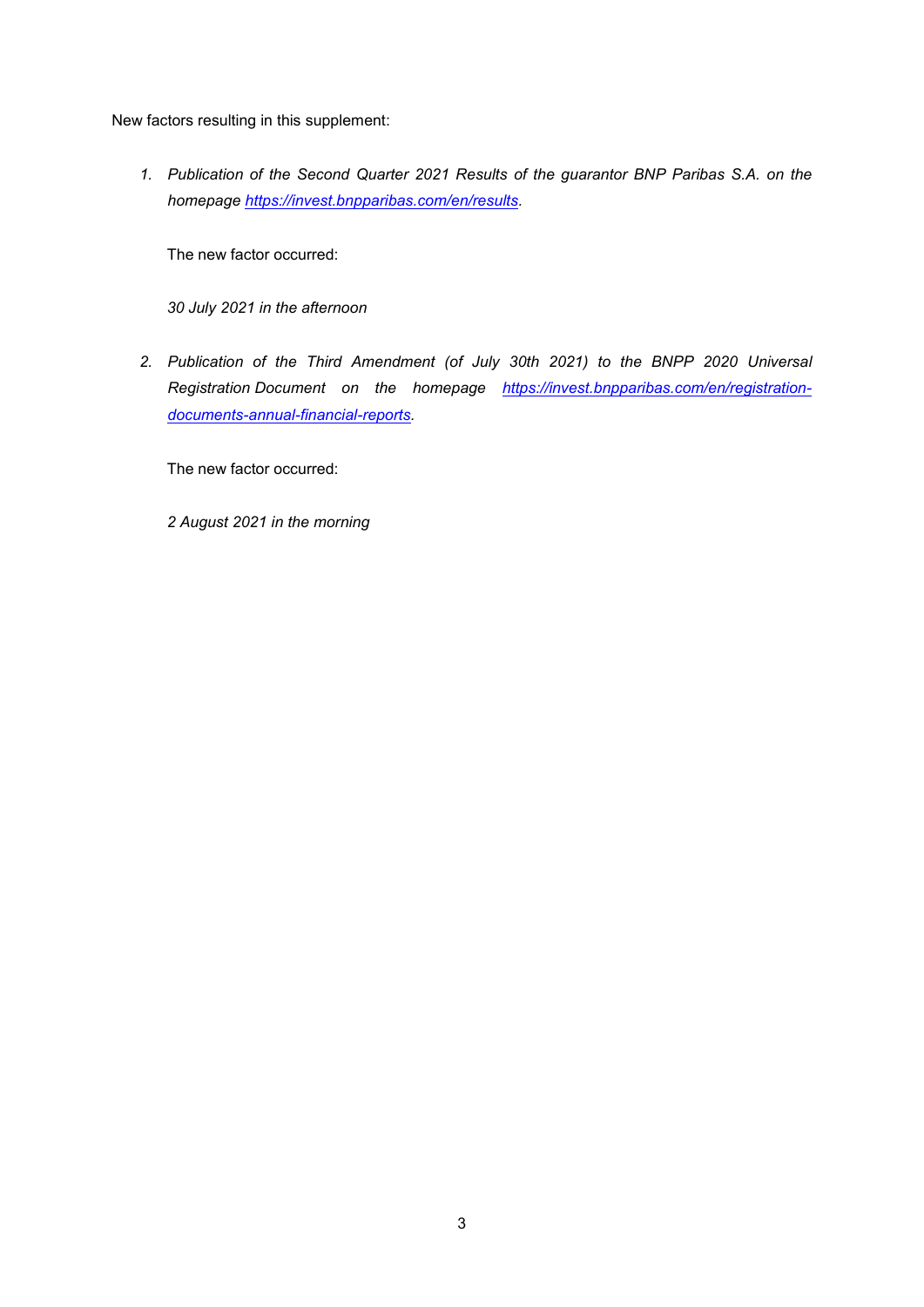1. In the Table of Contents the following item shall be added after the item **13.3 First Amendment to the BNPP 2020 Universal Registration Document (in English)**:

"**13.4 Third Amendment to the BNPP 2020 Universal Registration Document (in English)**"

2. In **Chapter 1 RISK FACTORS**, the last paragraph before the header **1.1 Credit risks, counterparty risks and securitization risks in the banking book** shall be deleted and replaced as follows:

"The risks specific to the BNPP Group's business have, for the purposes of this Registration Document in accordance with the Prospectus Regulation in connection with Article 7 and Annex 6 (registration document for retail non-equity securities) and Article 8 and Annex 7 (registration document for wholesale non-equity securities) of the Prospectus Delegated Regulation and are presented below under 7 main categories pursuant to Article 16 of the Prospectus Regulation, been extracted from BNPP's 2020 Universal Registration Document (in English) including the consolidated financial statements for the year ended 31 December 2020 and the statutory auditors' report thereon (*Document de référence et rapport financier annuel*), filed on 12 March 2021 with the French *Autorité des marchés financiers* ("**AMF**"), as supplemented by the First Amendment to the 2020 Universal Registration Document, filed with the AMF on 30 April 2021 and the Third Amendment to the 2020 Universal Registration Document, filed with the AMF on 30 July 2021."

3. In Chapter **1 RISK FACTORS**, the text under the header **1.3.3 Risks of adjustments to the carrying value of the BNPP Group's securities and derivatives portfolios and the BNPP Group's own debt** shall be deleted and replaced as follows:

"The carrying value of the BNPP Group's securities and derivatives portfolios and certain other assets, as well as its own debt, in its balance sheet is adjusted as of each financial statement date. As at 31 December 2020, on the assets side of the BNPP Group's balance sheet, financial instruments at fair value through profit or loss, derivative financial instruments used for hedging purposes and financial assets at fair value through shareholders' equity amounted to EUR 689.6 billion, EUR 15.6 billion and EUR 58.2 billion respectively. In the liabilities column, financial instruments at fair value through profit or loss and derivative financial instruments used for hedging purposes amounted to EUR 729.5 billion and EUR 13.3 billion, respectively, at 31 December 2020. Most of the adjustments are made on the basis of changes in fair value of the BNPP Group's assets or debt during an accounting period, with the changes recorded either in the income statement or directly in shareholders' equity. Changes that are recorded in the income statement, to the extent not offset by opposite changes in the value of other assets, affect the BNPP Group's consolidated revenues and, as a result, its net income. A downward adjustment of the fair value of the BNPP Group's securities and derivatives portfolios may lead to reduced shareholders' equity, and to the extent not offset by opposite changes in the value of the BNPP Group's liabilities, the BNPP Group's capital adequacy ratios may also be lowered. The fact that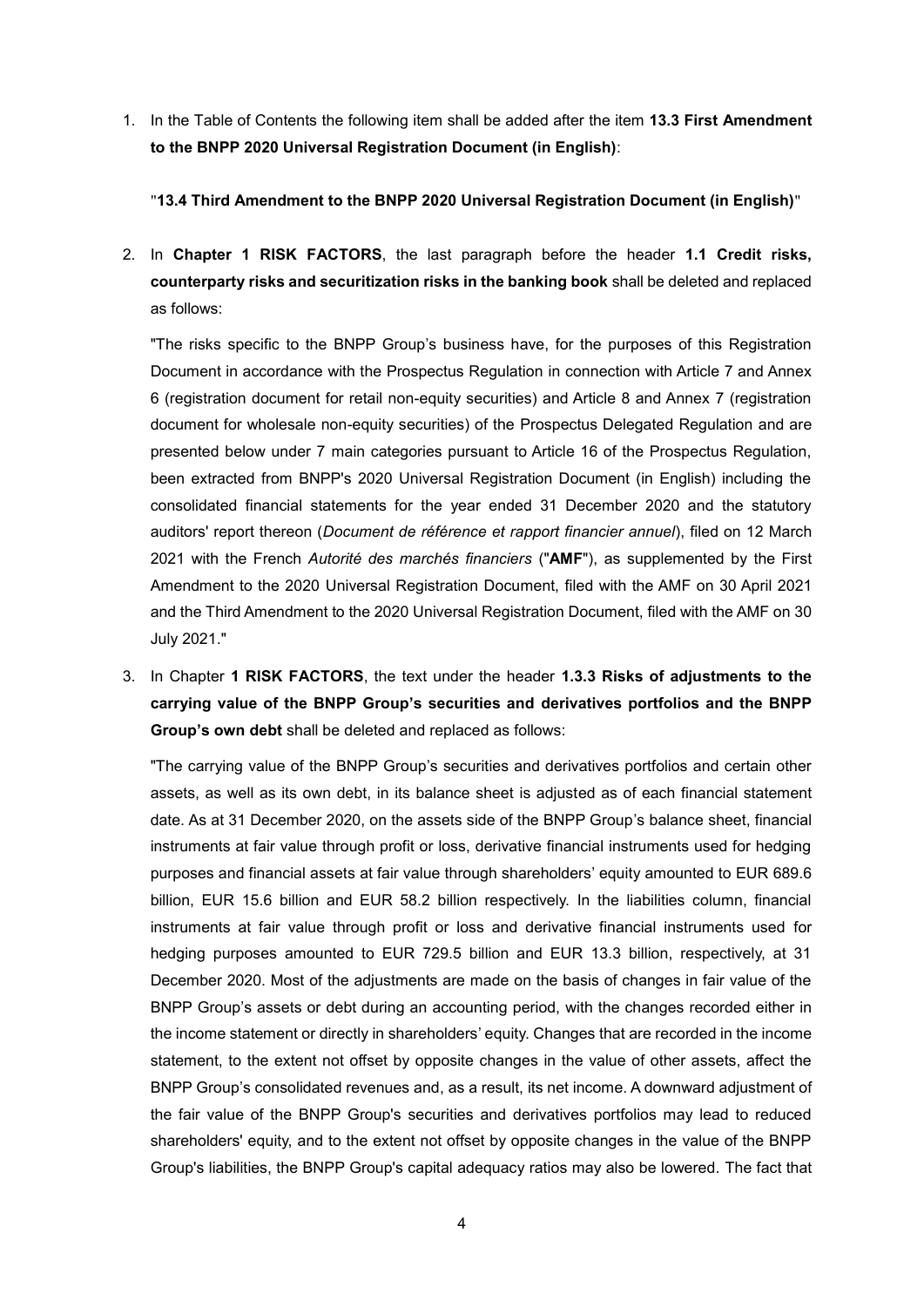fair value adjustments are recorded in one accounting period does not mean that further adjustments will not be needed in subsequent periods.

Any adjustments to the carrying value of the BNPP Group's securities and derivatives portfolios and the BNPP Group's own debt could have an adverse effect on its results of operations and financial position."

4. In Chapter **1 RISK FACTORS**, the text under the header **1.4.3 Risks regarding credit ratings of the BNPP Group being downgraded** shall be deleted and replaced as follows:

"Credit ratings have a significant impact on the BNPP liquidity. On 24 June 2021, Standard & Poor's confirmed the long term deposit and senior preferred rating at A+, and short term rating at A-1, with an outlook revised from negative to stable. On 12 October 2020, Fitch maintained its AA - long-term deposits and senior preferred debt rating, and its F1+ short-term rating for the BNP Paribas SA on Rating Watch Negative. On 4 December 2020, Moody confirmed its long-term deposits and senior preferred debt rating as Aa3, and confirmed its short-term rating as P-1, with a stable outlook. On 19 July 2021, DBRS confirmed the BNP Paribas SA's senior preferred debt rating as AA (low), as well as its short-term rating as R-1(middle) with a stable outlook. A downgrade in the BNPP companies' credit rating could affect the liquidity and competitive position of the Group. It could also increase the BNPP's borrowing costs, limit access to the capital markets or trigger additional obligations under its covered bonds or under certain bilateral provisions in some trading, derivative or collateralized financing contacts.

In addition, the BNPP's cost of obtaining long-term unsecured funding from market investors is also directly related to its credit spreads, which in turn depend to a certain extent on its credit ratings. Increases in credit spreads can significantly increase the BNPP's cost of funding. Changes in credit spreads are continuous, market-driven, and subject at times to unpredictable and highly volatile movements. Credit spreads are also influenced by market perceptions of the BNPP's creditworthiness. Furthermore, credit spreads may be influenced by movements in the cost to purchasers of credit default swaps referenced to the BNPP's debt obligations, which are influenced both by the credit quality of those obligations, and by a number of market factors that are beyond the control of the BNPP Group."

5. In Chapter **1 RISK FACTORS**, the text under the header **1.5.1 Risks of Adverse economic and financial conditions** shall be deleted and replaced as follows:

"The BNPP Group's business is sensitive to changes in the financial markets and more generally to economic conditions in France (28% of the BNPP Group's revenues at 31 December 2020), other countries in Europe (47% of the BNPP Group's revenues at 31 December 2020) and the rest of the world (25% of the BNPP Group's revenues at 31 December 2020). The sharp deterioration in economic conditions in the Group's principal geographic markets as a result of the COVID-19 health crisis weighed on its results in 2020. The deterioration in economic conditions in the markets where the BNPP Group operates and in the economic environment has had, in 2020, and could in the future have some or all of the following impacts: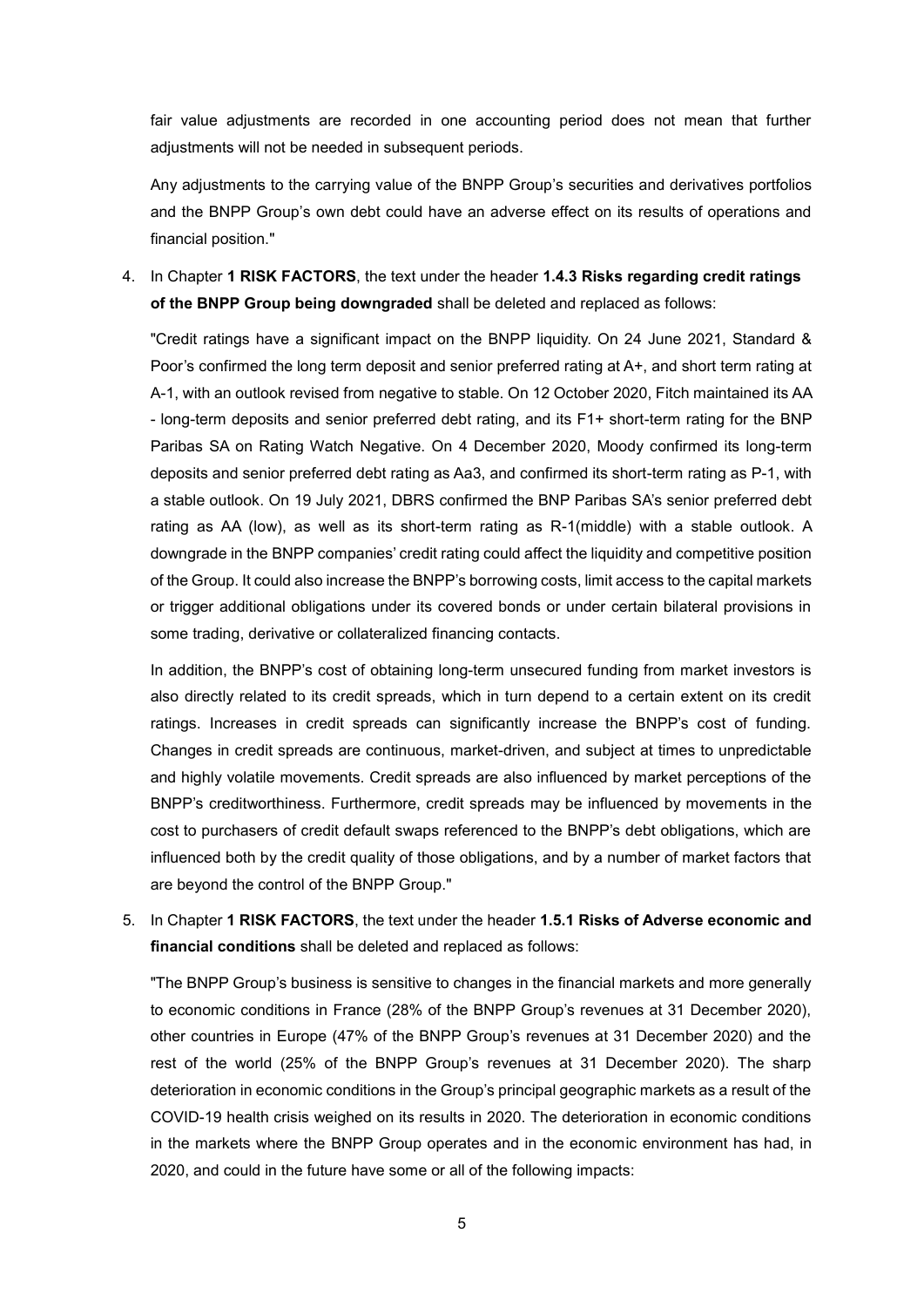- adverse economic conditions affect the business and operations of the BNPP Group's customers, reducing credit demand and trading volume and resulting in an increased rate of default on loans and other receivables, in part as a result of the deterioration of the financial capacity of companies and households;
- a decline in market prices of bonds, equities and commodities affect the businesses of the BNPP Group, including in particular trading, Investment Banking and asset management revenues;
- macroeconomic policies adopted in response to actual or anticipated economic conditions can have unintended effects, and are likely to impact market parameters such as interest rates and foreign exchange rates, which in turn can affect the BNPP Group's businesses that are most exposed to market risk;
- perceived favourable economic conditions generally or in specific business sectors can result in asset price bubbles, which could in turn exacerbate the impact of corrections when conditions become less favourable;
- a significant economic disruption (such as the global financial crisis of 2008, the European sovereign debt crisis of 2011 or the Covid-19 pandemic since 2020) can have a severe impact on all of the BNPP Group's activities, particularly if the disruption is characterized by an absence of market liquidity that makes it difficult to sell certain categories of assets at their estimated market value or at all. These disruptions, including those related to the measures taken in response to the Covid-19 pandemic, could also lead to a decline in transaction commissions and consumer loans;
- a significant deterioration of market and economic conditions resulting from, among other things, from adverse political and geopolitical events such as natural disasters, geopolitical tensions (in particular protectionist measures), health risks such as the COVID-19 health crisis, the fear or recurrence of new epidemics or epidemics, acts of terrorism, social unrest, cyber-attacks, military conflicts or threats thereof and related risks can affect the operating environment for the BNPP Group episodically or for extended periods.

In 2021, economies and financial markets will be particularly sensitive to a number of factors, including the evolution of the Covid-19 pandemic and its economic consequences, in particular the increase in sovereign and corporate debt that was often high before the COVID-19 health crisis and has been aggravated by it, and the gradual and uneven recovery that has occurred with the easing of health restrictions but remains dependent on the uncertainties around the pandemic's remaining course. The risks associated with the Covid-19 pandemic, in particular, are described in section 1.7.1, Risks due to epidemics and pandemics, including the ongoing coronavirus (COVID-19) pandemic and their economic consequences. In addition tensions around international trade (protectionist measures, such as customs duties, in addition to the restrictions adopted in response to the Covid-19 pandemic), geopolitical tensions, political risks directly affecting Europe (including the consequences of the implementation of Brexit), volatility in commodity prices (itself affected by the above-mentioned factors) and supply chain pressures, as discussed below, the evolution of monetary policy are factors that may impact the economy and financial markets in the coming months or years. More generally, the volatility of financial markets could adversely affect the BNPP Group's trading and investment positions in the debt, currency, commodity and equity markets, as well as its positions in other investments. For reference, Global Markets accounted for 15.4% of the BNPP Group's revenues in 2020. Severe market disruptions and extreme market volatility have occurred often in recent years and may occur again in the future, which could result in significant losses for the BNPP Group. Such losses may extend to a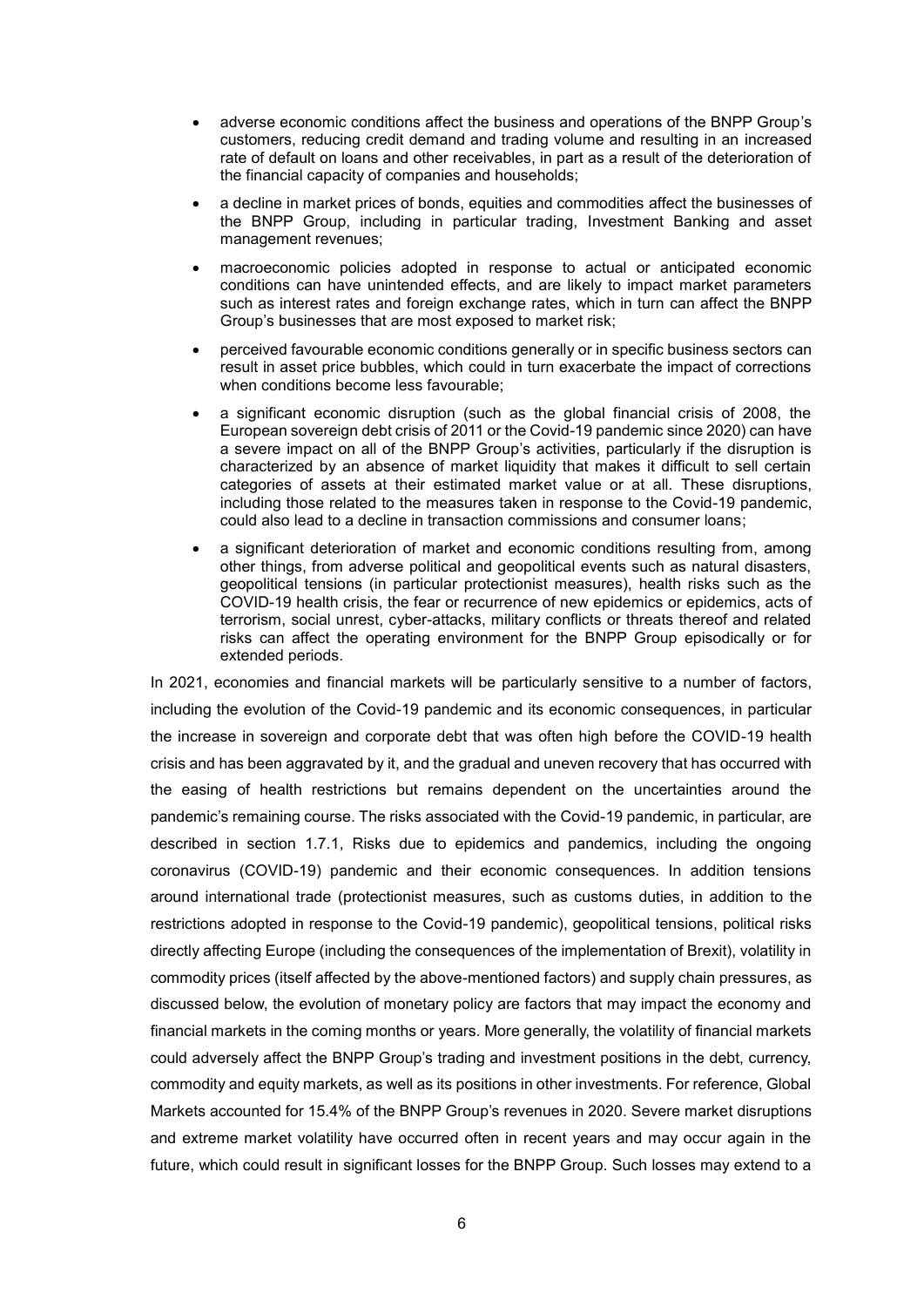broad range of trading and hedging products, including swaps, forward and future contracts, options and structured products. The volatility of financial markets makes it difficult to predict trends and implement effective trading strategies.

It is difficult to predict when economic or market downturns or other market disruptions will occur, and which markets will be most significantly impacted. If economic or market conditions in France or elsewhere in Europe, or Global Markets more generally, were to deteriorate, not improve as quickly as expected or become more volatile, the BNPP Group's operations could be disrupted, and its business, results of operations and financial condition could be adversely affected."

6. In Chapter **1 RISK FACTORS**, the text under the header **1.5.3 Risks regarding political, macroeconomic or financial changes in the countries and regions where BNPP Group operates** shall be deleted and replaced as follows:

"The BNPP Group is subject to country risk, meaning the risk that economic, financial, political or social conditions in a given foreign country in which it operates could adversely affect BNPP Group's operations, or its results, or its financial condition, or its business. The BNPP Group monitors country risk and takes it into account in the fair value adjustments and cost of risk recorded in its financial statements. However, a significant change in political or macroeconomic environments, particularly as evidenced by the Covid-19 crisis, the severity of which varies from one country or geographic area to another, may require it to record additional charges or to incur losses beyond the amounts previously written down in its financial statements. In addition, factors specific to a country or region in which the BNPP Group operates could make it difficult for it to carry out its business and lead to losses or impairment of assets.

At 31 December 2020, the BNPP Group's loan portfolio consisted of receivables from borrowers located in France (34%), Belgium and Luxembourg (15%), Italy (10%), other European countries (19%), North America (12%), Asia (5%) and the rest of the world (5%). Adverse conditions that particularly affect these countries and regions would have a particularly significant impact on the BNPP Group. In addition, the BNPP Group has significant exposures in countries outside the OECD, which are subject to risks that include political instability, unpredictable regulation and taxation, expropriation and other risks that are less present in more developed economies.

Such political, macroeconomic or financial changes in the countries and regions where BNPP Group operates could have an adverse effect on its results of operations and financial position."

7. In Chapter **1 RISK FACTORS**, the text under the header **1.6.1 Risks regarding impact of laws and regulations adopted in recent years, particularly in response to the global financial crisis, as well as new legislative proposals -** *Laws and regulations adopted in recent years* shall be deleted and replaced as follows:

### "*Laws and regulations adopted in recent years*

Laws and regulations have been enacted in the past few years, in particular in France, Europe and the United States, with a view to introducing a number of changes, some permanent, in the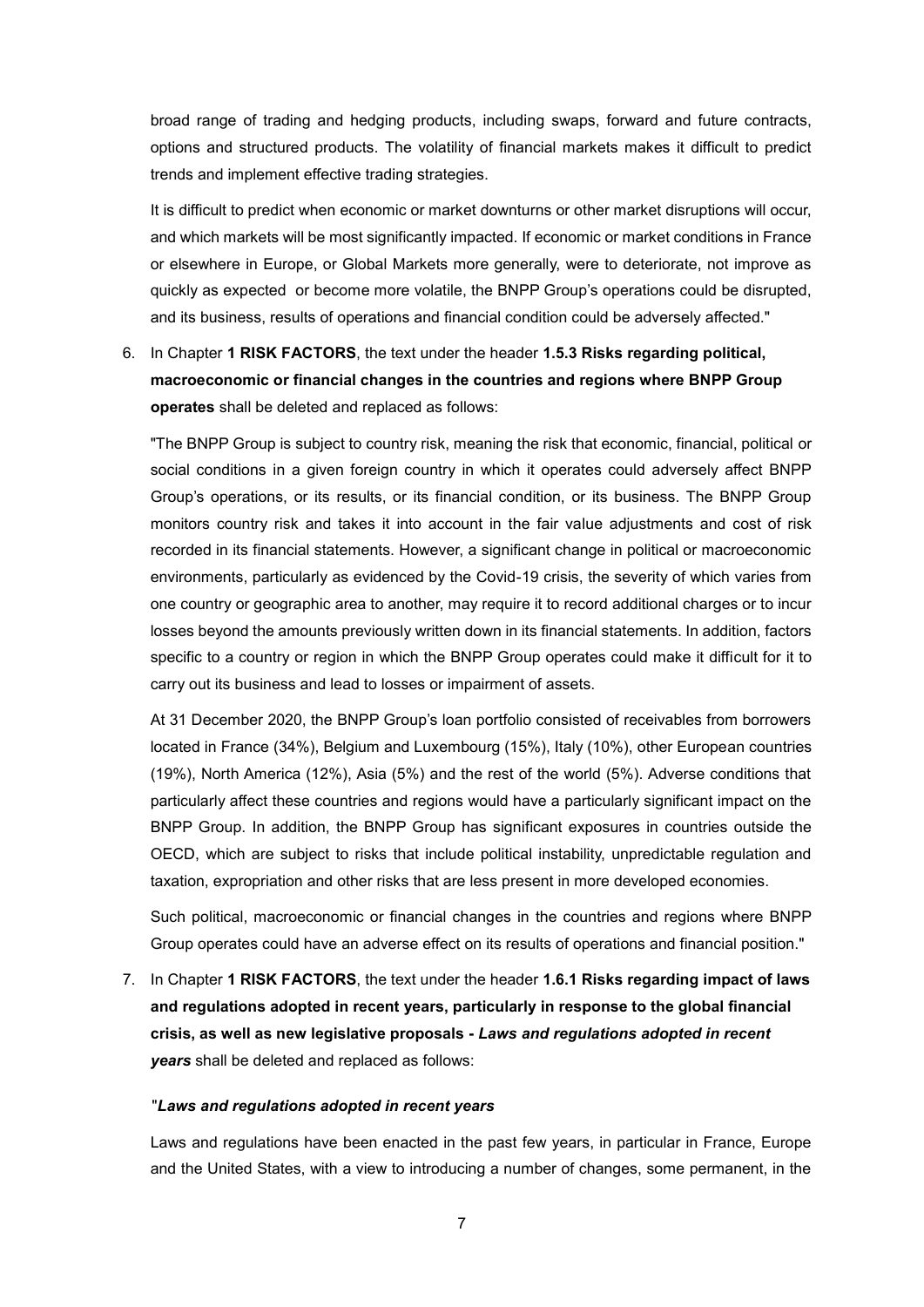financial environment. The impact of the measures has changed substantially the environment in which the BNPP Group and other financial institutions operate.

The measures that have been adopted include:

- more stringent capital and liquidity requirements (particularly for global systemically important banks such as the BNPP Group), as well as changes to the risk-weighting methodologies and the methods of using internal models that could lead to increased capital requirements;
- restrictions on certain types of activities considered as speculative undertaken by commercial banks that are prohibited or need to be ring-fenced in subsidiaries (particularly proprietary trading) and are subject to prudential requirements and autonomous funding;
- prohibitions or restrictions on fees for certain types of financial products or activities;
- enhanced recovery and resolution regimes, in particular the Bank Recovery and Resolution Directive of 15 May 2014 (the "**BRRD**"), as amended from time to time, which strengthens powers to prevent and resolve banking crises in order to ensure that losses are borne largely by the creditors and shareholders of the banks and in order to keep the costs incurred by taxpayers to a minimum;
- the establishment of the national resolution funds by the BRRD and the creation of the Single Resolution Board (the SRB) by the European Parliament and Council of the European Union in a resolution dated 15 July 2014 (the "**SRM Regulation**"), as amended from time to time, which can initiate resolution proceedings for banking institutions such as the BNPP Group, and the Single Resolution Fund (the SRF), the financing of which by the BNPP Group (up to its annual contribution) can be significant;
- the establishment of national deposit guarantee schemes and a proposed European deposit guarantee scheme or deposit insurance which will gradually cover all or part of the guarantee schemes of participating countries;
- increased internal control and reporting requirements with respect to certain activities;
- greater powers granted to the relevant authorities to combat money laundering and terrorism financing;
- more stringent governance and conduct of business rules and restrictions and increased taxes on employee compensation over specified levels;
- measures to improve the transparency, efficiency and integrity of financial markets and in particular the regulation of high frequency trading, more extensive market abuse regulations, increased regulation of certain types of financial products including mandatory reporting of derivative and securities financing transactions, requirements either to mandatorily clear, or otherwise mitigate risks in relation to, over-the-counter derivative transactions (including through posting of collateral in respect of non-centrally cleared derivatives);
- the taxation of financial transactions;
- enhanced protection of personal data and cybersecurity requirements;
- enhanced disclosure requirements, including through the introduction of new disclosure requirements on (i) how banking groups providing asset management services such as the BNPP Group integrate sustainability risks or negative impacts, sustainable investment objectives or the promotion of environmental or social attributes when making investment decisions, and (ii) how and to what extent banking groups themselves finance or develop economic activities that can be considered environmentally sustainable as defined in the European Taxonomy;
- the introduction of new requirements for the integration of climate risk into the risk measurement and management systems of banking groups, including through the publication of proposals for banks to manage and disclose climate risk, and the conduct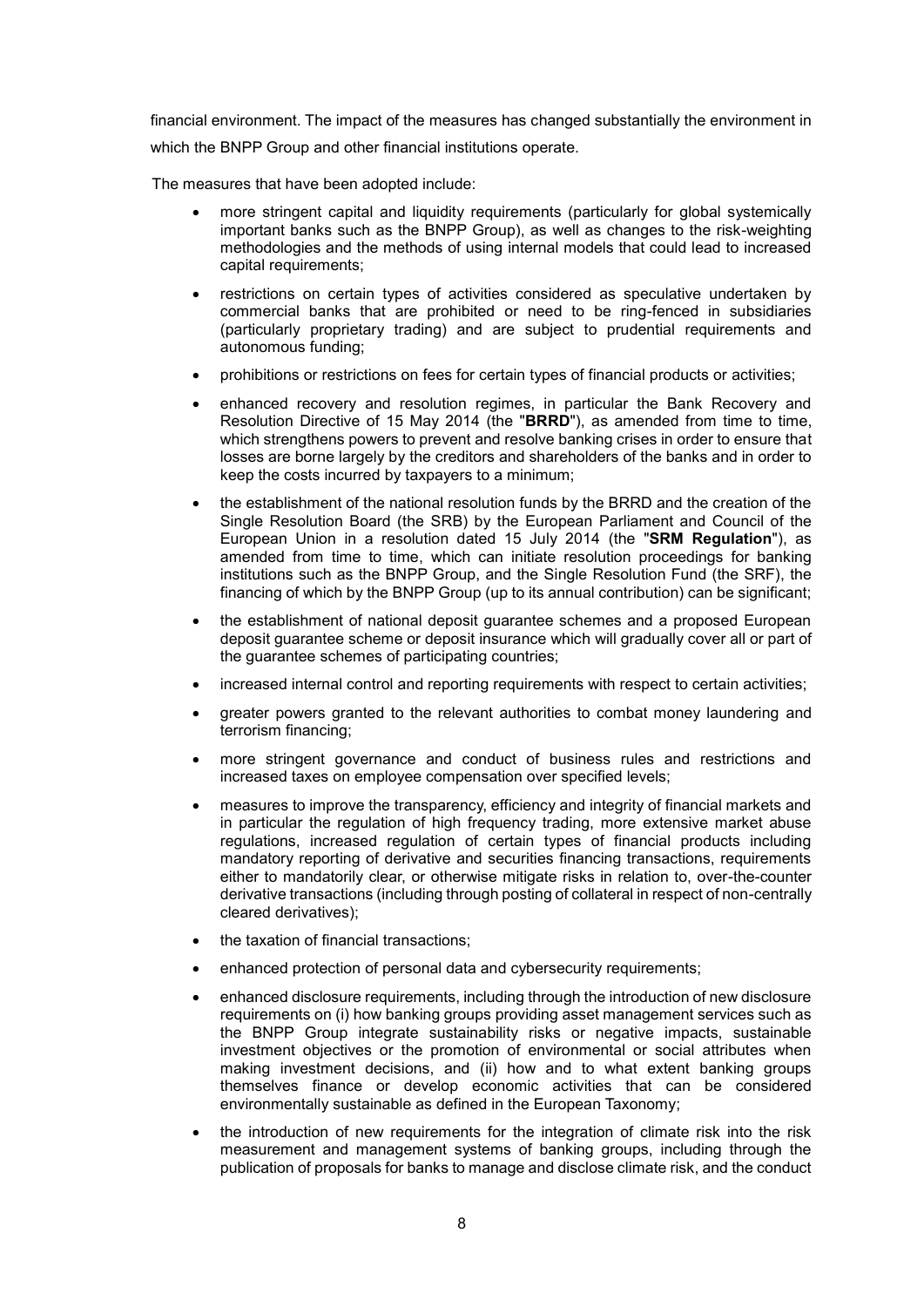of climate risk stress tests that could lead to additional regulatory capital requirements; and

 strengthening the powers of supervisory bodies, such as the French Prudential Supervision and Resolution Authority (the "**ACPR**") and the creation of new authorities, including the adoption of the Single Resolution Mechanism (the SRM) in October 2013, which placed the BNPP Group under the direct supervision of the ECB as of November 2014.

Such further measures may have a significant adverse impact. For example, the introduction of a required contribution to the Single Resolution Fund resulted in a substantial additional expense for the BNPP Group (the BNPP Group made a EUR 0.8 billion contribution to the Single Resolution Fund in 2020).

These changes, the scope and implications of which are highly unpredictable, could substantially affect the BNPP Group and have an adverse effect on its business, financial condition and results of operations."

8. In **Chapter 1 RISK FACTORS**, the text under the header **1.7.1 Risks due to epidemics and pandemics, including the ongoing coronavirus (COVID-19) pandemic and their economic consequences** shall be deleted and replaced as follows:

"A novel strain of the coronavirus (Covid-19) appeared in December 2019 and has since become a global pandemic, with a high concentration of cases in several countries in which the BNPP Group operates. This pandemic has had, and is expected to continue to have, a significant adverse impact, on economies and financial markets worldwide. In particular, the severe economic downturns in many regions as well as the reduction in global trade and commerce more generally have had and are likely to continue to have negative effects on global economic conditions as global production, investment, supply chains and/or consumer spending have been and will continue to be affected.

In response to the adverse economic and market consequences of the pandemic, various governments and central banks have established and supplemented measures to support the economy and its recovery (loan guarantee schemes, tax payment deferrals, expanded unemployment coverage, investment plans, etc.) or to improve liquidity in the financial markets (increased asset purchases, credit facilities, profit-sharing loans, etc.). For example, the House of Representatives in the United States approved President Biden's economic stimulus plan in March 2021, which includes aid totalling \$2 trillion. In Europe, all 27 member states have approved and ratified an economic stimulus package of EUR 750 billion. As an actor in the economy, the BNPP Group has been channelling and continues to channel these measures to support customers, in particular in the BNPP Group's retail banking networks through an active participation in State-guaranteed loans, for example, in France, Italy and the United States (120,000 loans granted in 2020, with the BNPP Group retaining 10%-30% of the risk, depending on the borrower's size). There can be no assurance, however, that such measures will suffice to offset the negative effects of the pandemic on the economy regionally or globally, to mitigate regional or global recessions (which are currently occurring or may occur) or to prevent possible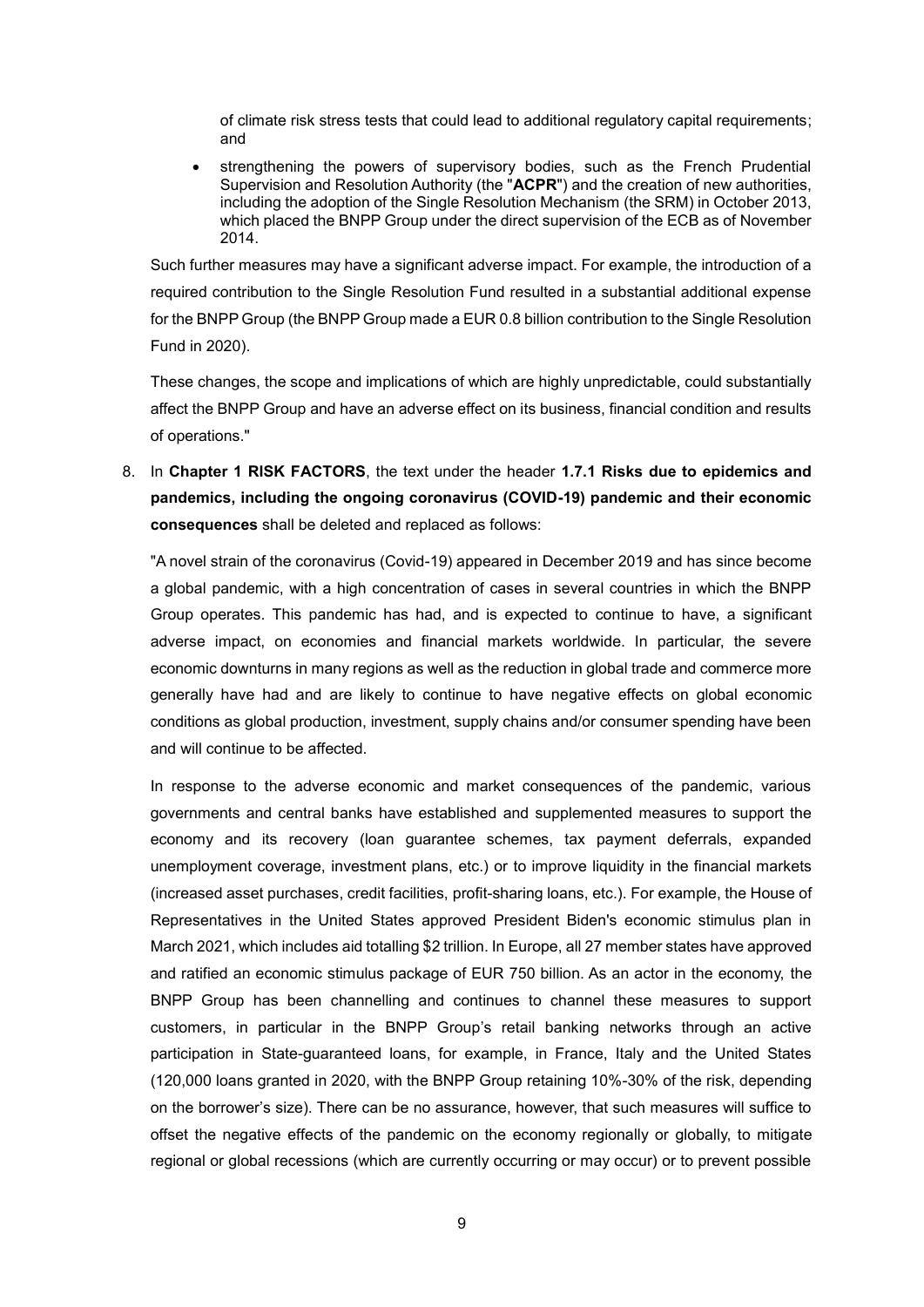disruptions to financial markets fully and on a sustained basis. The ending of these support measures could also lead to a deterioration in the financial condition of some economic actors. As a result, although immunization campaigns are accelerating globally, albeit with disparities across geographic regions, uncertainty remains as to the pandemic's remaining course, particularly due to the appearance of new strains of the virus (the "delta variant").

The BNPP Group is exposed to risks from the pandemic and its economic and market consequences both due to its inherent general sensitivity, as a global financial institution, to macroeconomic and market conditions, as well as to specific implications, as described below.

The lockdown measures and other restrictions imposed at various times since the onset of the COVID-19 health crisis in several of the BNPP Group's principal markets, in particular its domestic markets (France, Italy, Belgium and Luxembourg, which collectively represent 59% if its total gross credit exposures as at 31 December 2020), significantly reduced economic activity to recessionary levels when they were in effect, and the reinstatement or continuation of these measures could have a similar effect. Thus, even if the BNPP Group's net banking income was almost stable (- 0.7% in 2020) driven by the very strong growth of CIB, the revenues of Domestic Markets and International Financial Services divisions were down by 2.1% and 7.2% respectively in 2020 compared to 2019. In addition, the COVID-19 health crisis has caused a cost of risk (+EUR 2.5 billion to EUR 5.7 billion in 2020). The first half of 2021 saw an improvement with revenues, rising by 4.6% to €23,605 million, and an increase in net income, attributable to the Group. Nevertheless, the Group's results and financial condition have been and could continue to be adversely affected by the reduced economic activity (including recessions) in its principal markets. Thus the net income attributable to equityholders totalled EUR 7.1 billion, down by 13.5% compared to 2019, in connection with the sharp increase in the cost of risk. Thus, the COVID-19 health crisis had a major impact on the BNPP Group's cost of risk in 2020 in particular, and could continue to have such an impact in the coming quarters, reflecting macroeconomic anticipations based on several scenarios, in accordance with the set-up existing prior to the COVID-19 health crisis. In application of this framework, macroeconomic scenarios and in particular Gross Domestic Product ("**GDP**") assumptions and forecasts are a key input in the calculation of the cost of risk, and the COVID-19 health crisis has led, among other things, to a weakening in GDP assumptions in many of the BNPP Group's markets. The cost of risk calculations also incorporate the specific features of the dynamics resulting from the COVID-19 health crisis on as well as its anticipated developments in future years, affecting credit and counterparty risk and in particular the impact of lockdown measures on economic activity and the effects of government support measures and authorities' decisions. All of these elements contributed to the substantial increase in the BNPP Group's cost of risk in 2020 (66 basis points). In the first half of 2021, the Group's cost of risk was 40 basis points, but the current uncertainties related to the evolution of the pandemic and its future consequences could contribute to a high cost of risk in the coming quarters. Specifically, the BNPP Group's cost of risk increased by EUR 2.5 billion between 2019 and 2020, of which EUR 1.4 billion in provisions for performing loans (stages 1 and 2) and decreased by  $\epsilon$ 1.2 billion in the first half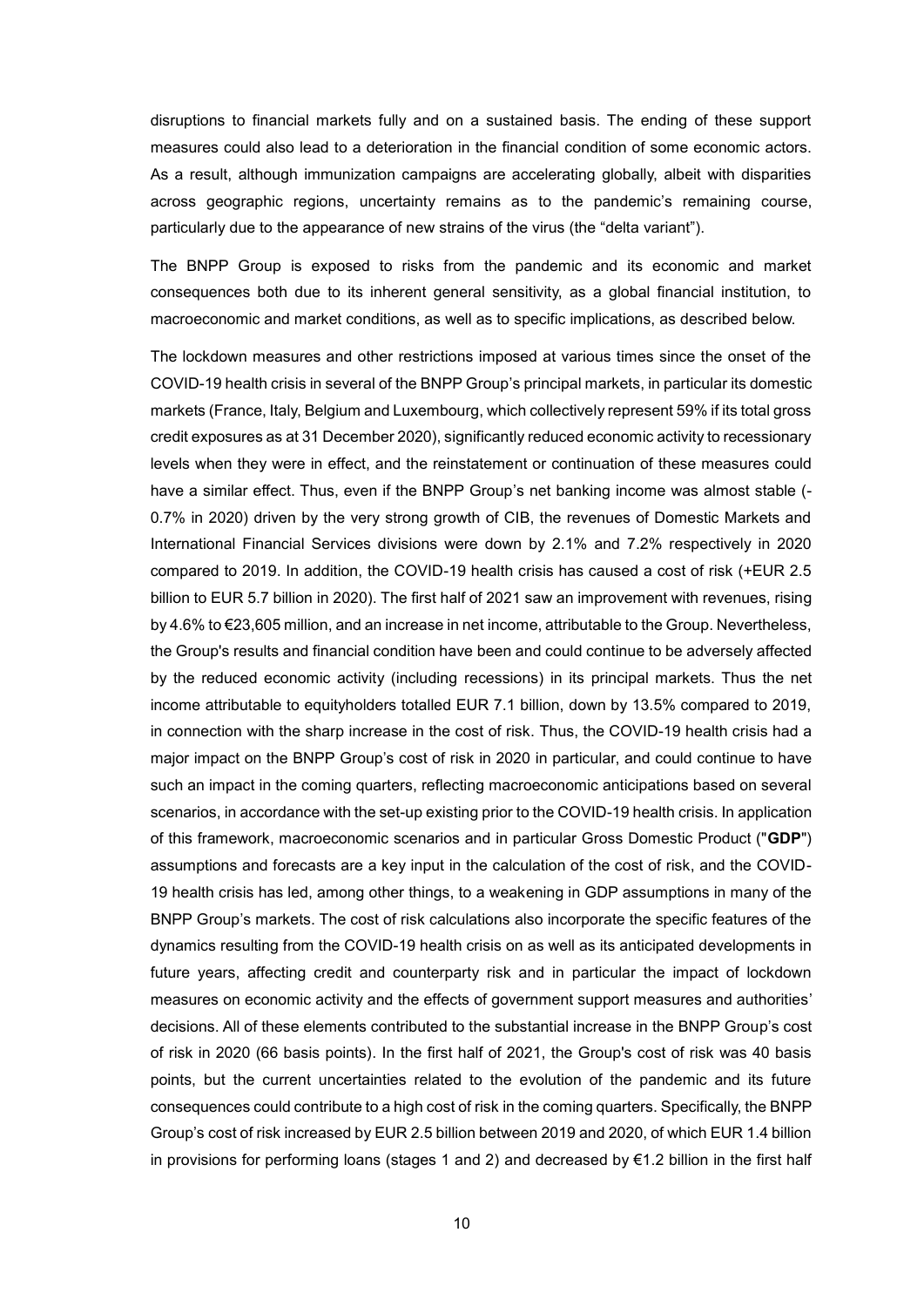of 2021. This provisioning takes into account in particular updated macroeconomic scenarios, in accordance with IFRS 9 principles. The base case scenario used assumes (a) a return to 2019 GDP levels on average in Europe expected by mid 2022, (b) different paces of recovery across geographic regions and sectors and (c) the effects and continuation of government support, particularly to the sectors most affected by the pandemic, and plans and measures to support the economy. The impact of the pandemic on the long-term prospects of businesses in the affected sectors and more generally is uncertain and may lead to significant charges on specific exposures, which may not be fully captured by modelling techniques. Finally, the BNPP Group's exposure to increased cost of risk could result from its participation in State-guaranteed loan programmes (given its residual exposure), with more than 120,000 state-guaranteed loans granted as at 31 December 2020 and the existence (as well as the potential extension or renewal) of forbearance periods limiting credit-protection measures (such as payment acceleration) under health emergency legislation in various markets. The sectors most adversely affected by the COVID-19 health crisis date include the travel and tourism sectors; the BNPP Group's exposure to the aircraft sector (airlines, lessors, etc.) and to the tourism sector each represented approximately 1% of its total gross credit exposures as of 31 December 2020. The non-food retail sector has been affected by the lockdown measures; this sector represented less than 1% of the BNPP Group's total gross credit exposures as of 31 December 2020. The transportation & storage (excluding shipping) sector, which represented approximately 3% of the BNPP Group's total gross credit exposures as of 31 December 2020, has been affected by the lockdown measures and the disruption in global trade. The oil and gas sector has been affected by a decrease in demand resulting from the pandemic concomitant, in the early stages of the COVID-19 health crisis. This sector represented approximately 2% of the BNPP Group's total gross credit exposures as of 31 December 2020. The BNPP Group's results and fi nancial condition could be adversely affected to the extent that the counterparties to which it has exposure in these sectors (and more generally, to the extent the negative effect on credit quality is more widespread) could be materially and adversely affected, resulting in particular in an increase in the BNPP Group's cost of risk.

The BNPP Group's results and financial condition could also be negatively affected by adverse trends in financial markets to the extent that the pandemic initially led to extreme market conditions (market volatility spikes, sharp drop in equity markets, tension on spreads, specific asset markets on hold, etc.), and the return of market volatility. This situation had and could again have an adverse impact on the BNPP Group's market activities, which accounted for 15.4% of its consolidated revenues in 2020 and 15.9% in the first half of 2021, in particular trading or other market-related losses resulting, among other reasons, from restrictions implemented in response to the COVID-19 health crisis such as on short-selling and dividend distributions (notably EUR 184 million of losses in the first quarter of 2020 related to the European authorities' restrictions on payment of dividends in respect of the 2019 fiscal year). Moreover, certain of the BNPP Group's investment portfolios (e.g. in its insurance subsidiaries) are accounted for on a mark-to-market basis and thus were impacted by adverse market conditions in the second quarter of 2020 and could be impacted again in the future.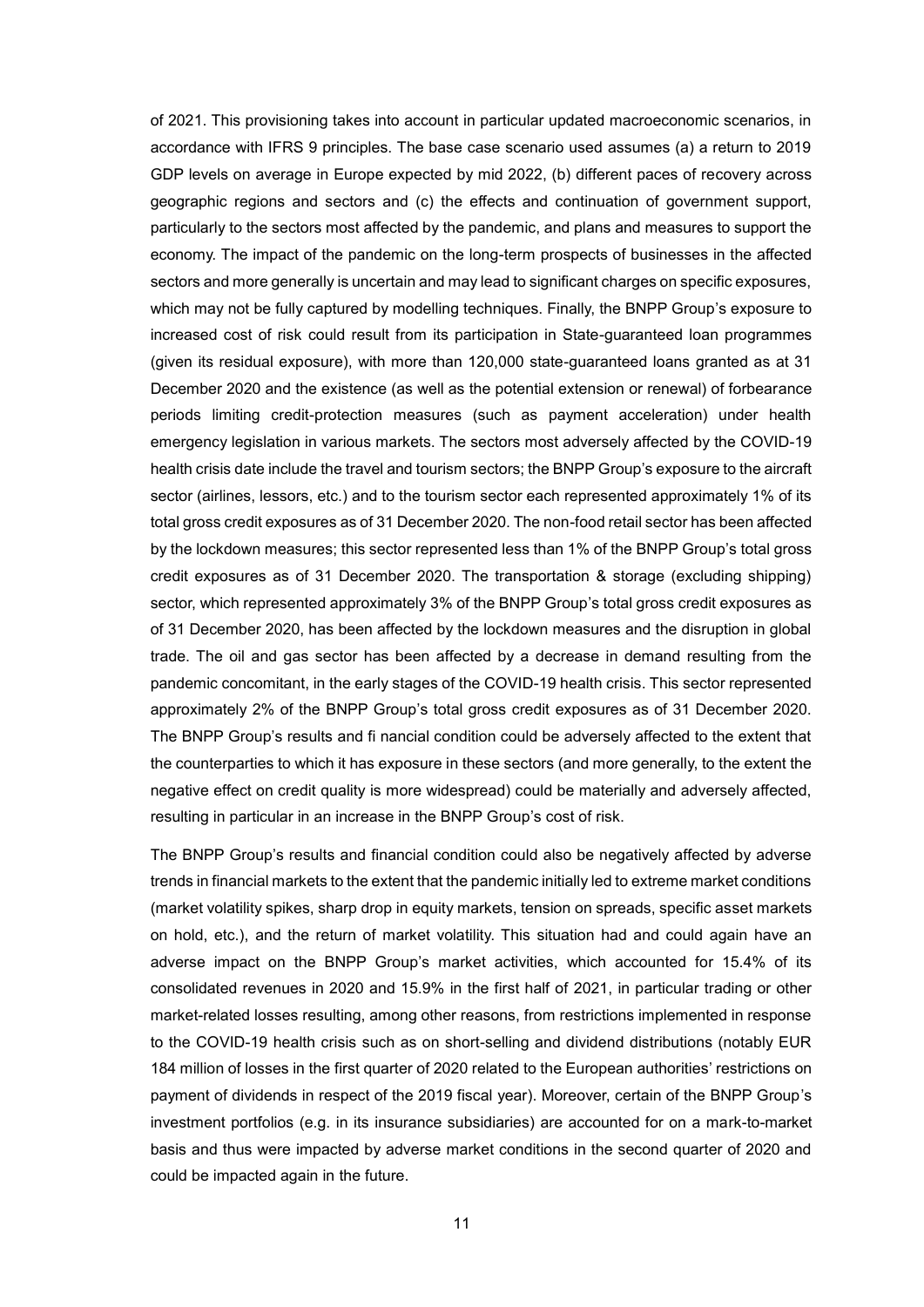Finally, the current COVID-19 health crisis could increase the probability and magnitude of various existing risks faced by the BNPP Group such as: i) pressure on revenues due in particular to (a) a further reduction in market interest rates and a likely prolongation of the low interest rate environment and (b) lower asset management inflows and hence revenues from fees and commissions; ii) an increased risk of a ratings downgrade following sector reviews by rating agencies; iii) a deterioration in the BNPP Group's liquidity due to various factors including increased customer drawdowns and/ or lower deposit balances and iv) higher risk weighted assets due to the deterioration of risk parameters, which would affect the BNPP Group's capital position.

Uncertainty as to the duration and extent of the pandemic's remaining course makes the overall impact on the economies of the BNPP Group's principal markets as well as the world economy difficult to predict. The extent to which the economic consequences of the pandemic will continue to affect the BNPP Group's results and financial condition will indeed depend largely on i) periodic and local reimpositions of lockdowns, as well as various restrictive measures that have been put in place and that could be renewed or reintroduced, as has been done in Europe, ii) the timing and extent of a return to pre-pandemic lifestyles, business operations and economic interactions, (iii) the effects of the measures taken to date or future measures that may be taken by governments and central banks to attenuate the economic fallout of the pandemic and iv) the duration and extent of the pandemic's remaining course, including the prospect of new waves or the appearance of new strains of the virus and, consequently, a reinstatement of lockdown measures or other restrictions in the BNPP Group's various markets, as well as the pace of deployment of vaccines and their effectiveness against all new strains of the coronavirus. Although immunizations are increasing globally at an accelerating rate, there remain disparities between geographic regions (particularly between North America, Europe and Asia), which could lead to differences in economic recovery between these geographic regions. In addition, while central bank and government actions and support measures taken in response to the pandemic have to date and may well continue to help attenuate its adverse economic and market consequences, central banks and regulators have also issued and may issue additional restrictions or recommendations in respect of banks' actions. In particular, they have limited in 2020 banks' flexibility in managing their business and taking action in relation to capital distribution, capital allocation and remuneration policies. Thus, while the ECB announced on July 23, 2021 not to extend beyond September 2021 the temporary and exceptional recommendation to banks not to pay a dividend, thus returning to the pre-crisis assessment processes, the ECB or the national competent authorities may introduce restrictions as part of their oversight processes".

All these COVID-19 related consequences may adversely affect the BNPP Group's business, operations and financial condition and may therefore also adversely affect BNPP's dividend payments."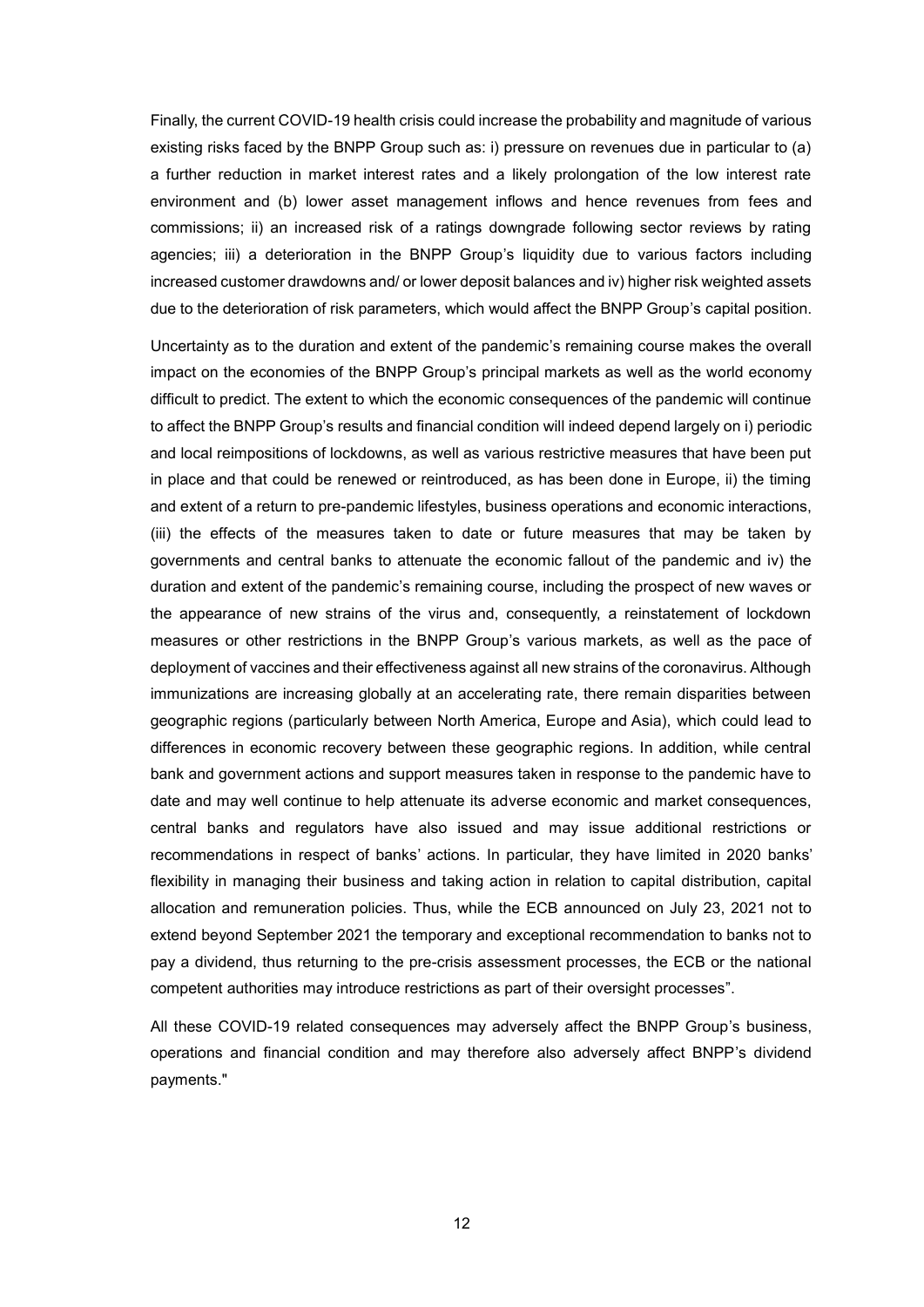## 9. In **Chapter 1 RISK FACTORS**, the text under the header **1.7.2 Risks of failure to implement BNPP`s strategic plan** shall be deleted and replaced as follows:

"In February 2017 the BNPP Group announced a strategic plan for the 2017-2020 period and updated it in respect of 2020 upon announcing its first quarter 2020 results to reflect the economic impact of the COIVD-19 pandemic. Due to the pandemic, the preparation of the BNPP Group's next strategic plan was postponed to 2021. The BNPP Group is preparing a strategic plan for the 2022-2025 period, which it expects to announce in early 2022. As a result, the BNPP Group has not set any new targets for 2021. In connection with announcing its full-year 2020 results on 5 February 2021, the BNPP Group announced a number of trends for 2021 and confirmed them at the time of the publication of its first half 2021 results on 30 July 2021. The financial objectives of strategic plans are established primarily for purposes of internal planning and allocation of resources, and are based on a number of assumptions with regard to business and economic conditions. The BNPP Group's actual results could vary significantly from these trends for a number of reasons, including the occurrence of one or more of the risk factors described elsewhere in this section, in particular as a result of the consequences of the COVID-19 health crisis which have had and could continue to have major repercussions on the economic outlook and cause financial market disruptions. If the BNPP Group's results do not follow these trends, its financial condition and the value of its securities, as well as its financing costs, could be affected. Additionally, the BNPP Group is pursuing an ambitious corporate social responsibility ("**CSR**") policy and is committed to making a positive impact on society with concrete achievements. At the end of 2019, BNPP reaffirmed its ambition to be a global leader in sustainable finance. The BNPP Group is thus taking strong positions, as a founding member of the United Nations Principles for Responsible Banking, which commits it to align its strategy with the Paris Agreement and the Sustainable Development Goals ("**SDGs**"). Its objective in 2022 is to provide EUR 210 billion in financing to sectors contributing to the SDGs. It is enhancing its support for the energy and environmental transition by deciding, for example, to reduce its outstanding loans to companies whose main business is related to the non-conventional hydrocarbons sector or thermal coal to zero by 2030 in the European Union (this criterion was extended to the OECD in 2020) and 2040 in the rest of the world, and by raising its target for supporting renewable energy development by EUR 18 billion by 2021. These measures (and any future ones along similar lines) may in certain cases adversely affect the BNPP Group's results in the relevant sectors."

10. In **Chapter 1 RISK FACTORS**, the text under the header **1.7.3 Risks of difficulties in integrating businesses following acquisition transactions realizing the benefits expected acquisitions** shall be deleted and replaced as follows:

"The BNPP Group engages in acquisition and combination transactions on a regular basis. The BNPP Group's most recent major such transactions were an agreement to integrate the Group's Prime Services and Electronic Equities platform with Deutsche Bank in 2019 and the acquisition of 100% of Exane, previously 50% owned by BNP Paribas, finalised on 13 July 2021. The integration of acquired businesses and the discontinuation or restructuring of certain businesses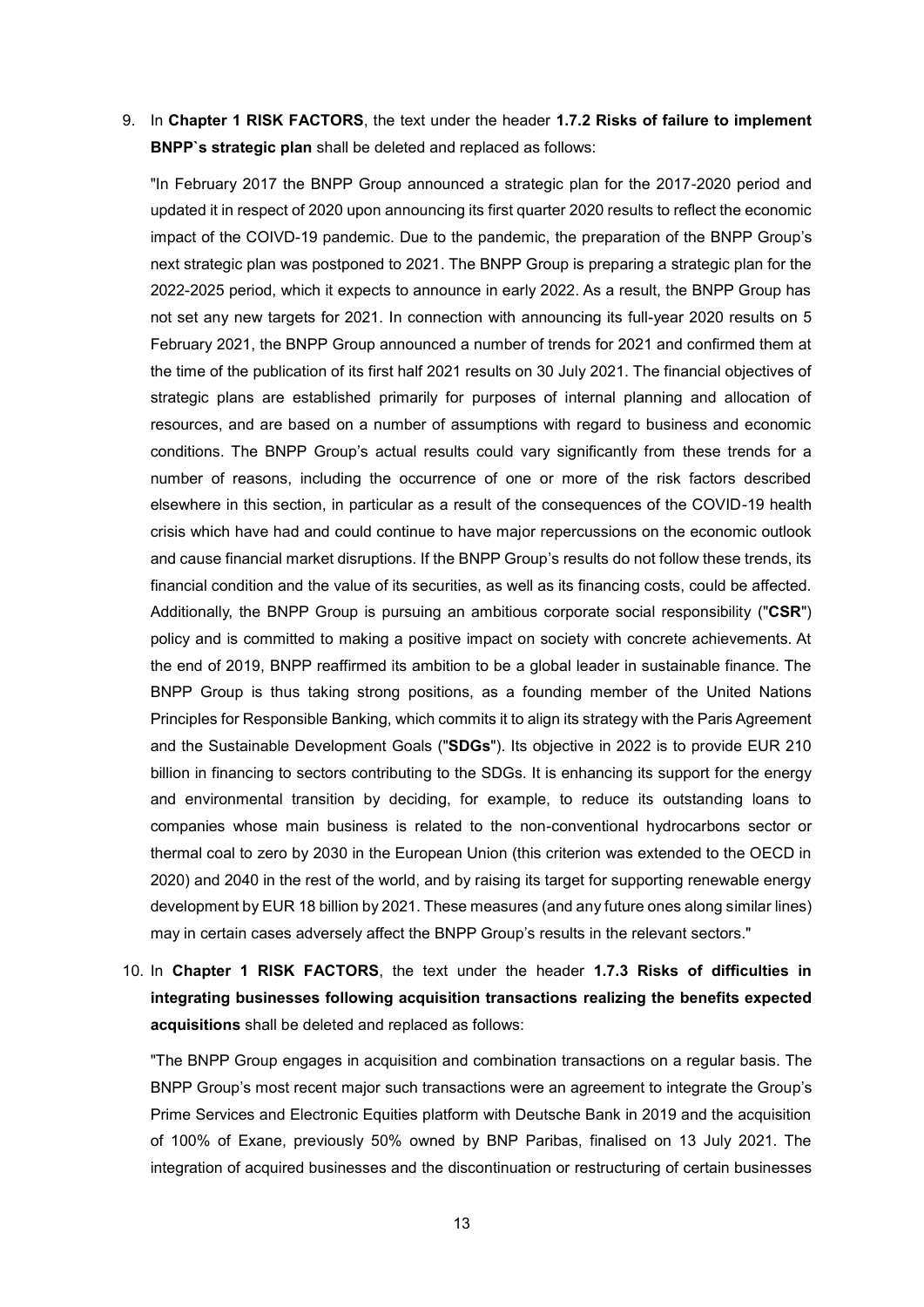(in particular, BNP Paribas Suisse in 2019) resulted in restructuring costs of EUR 211 million in 2020. Successful integration and the realisation of synergies require, among other things, proper coordination of business development and marketing efforts, retention of key members of management, policies for effective recruitment and training as well as the ability to adapt information and computer systems. Any difficulties encountered in combining operations could result in higher integration costs and lower savings or revenues than expected. There will accordingly be uncertainty as to the extent to which anticipated synergies will be achieved and the timing of their realisation. Moreover, the integration of the BNPP Group's existing operations with those of the acquired operations could interfere with its respective businesses and divert management's attention from other aspects of the BNPP Group's business, which could have a negative impact on the BNPP Group's business and results. In some cases, moreover, disputes relating to acquisitions may have an adverse impact on the integration process or have other adverse consequences, including financial ones.

Although the BNPP Group undertakes an in-depth analysis of the companies it plans to acquire, such analyses often cannot be complete or exhaustive. In the event that, is unable to conduct comprehensive due diligence prior to an acquisition, it may acquire doubtful or troubled assets or businesses that may be unprofitable or have certain potential risks that only materialise after the acquisition. The acquisition of an unprofitable business or a business with materialised risks may materially adversely affect the BNP Paribas Group's overall profitability and may increase its liabilities."

# 11. In **Chapter 1 RISK FACTORS**, the text under the header **1.7.4 Risks regarding intense competition amongst banking and non-banking operators** shall be deleted and replaced as follows:

"Competition is intense in all of the BNPP Group's primary business areas in France and the other countries in which it conducts a substantial portion of its business, including other European countries and the United States. Competition in the banking industry could intensify as a result of consolidation in the financial services area, as a result of the presence of new players in the payment and the financing services area or the development of crowdfunding platforms, as well as the continuing evolution of consumer habits in the banking sector. While the BNPP Group has launched initiatives in these areas, such as the debut of Hello bank! and its acquisition of Nickel, competitors subject to less extensive regulatory requirements or to less strict capital requirements (e.g. debt funds, shadow banks), or benefiting from economies of scale, data synergies, technological innovation (e.g. internet and mobile operators, digital platforms, fintechs), or free access to customer financial data could be more competitive by offering lower prices and more innovative services to address the new needs of consumers. New technologies that facilitate or transform transaction processes and payment systems, such as blockchain technologies or that could significantly modify the fundamental mechanisms of the banking system, such as central bank digital currencies (cbdc), have been developed in recent years or could be developed in the near future. While it is difficult to predict the effects of these developments and the regulations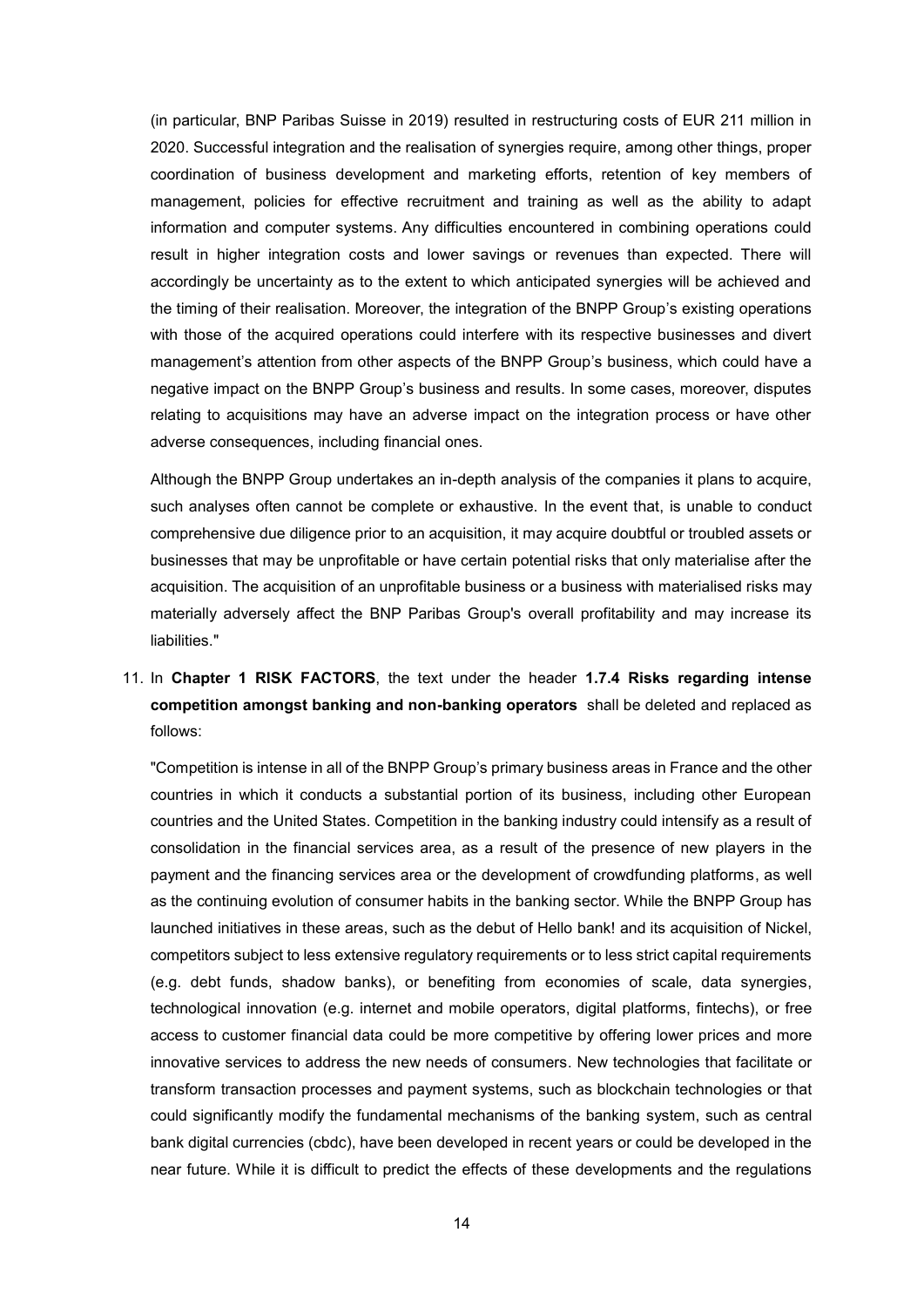that apply to them, which remain to be determined, the use of such technology could nevertheless reduce the market share of banks, including the BNPP Group's, secure investments that otherwise would have used technology used by more established financial institutions, such as the BNPP Group or, more broadly, lead to the emergence of a different monetary system in which the use of established financial institutions, such as the BNPP Group, would be affected. If such developments were to gain momentum, particularly with the support of governments and central banks, if the BNPP Group is unable to respond to the competitive environment in France or in its other major markets by offering more attractive, innovative and profitable product and service solutions than those offered by current competitors or new entrants or if some of these activities were to be carried out by institutions other than banks, it may lose market share in key areas of its business or incur losses on some or all of its activities. In addition, downturns in the economies of its principal markets could add to the competitive pressure, through, for example, increased price pressure and lower business volumes for the BNPP Group and its competitors. It is also possible that the imposition of more stringent requirements (particularly capital requirements and business restrictions) on large or systemically significant financial institutions that new players may not be subject to, could lead to distortions in competition in a manner adverse to large privatesector institutions such as the BNPP Group.

All these consequences of the intense competition amongst banking and non-banking operators may adversely affect the BNPP Group's business, operations and financial condition."

# 12. In **Chapter 1 RISK FACTORS**, the text under the header **1.7.5 Risk of experiencing business disruption and losses due to climate change risks such as transition risks, physical risks or liability risks** shall be deleted and replaced as follows:

"The BNPP Group is exposed to risks related to climate change, either directly through its own operations or indirectly through its financing and investment activities. There are two main types of risks related to climate change: (i) transition risks, which result from changes in the behaviour of economic and financial actors in response to the implementation of energy policies or technological changes; (ii) physical risks, which result from the direct impact of climate change on people and property through extreme weather events or long-term risks such as rising water levels or increasing temperatures. In addition, liability risks may arise from both categories of risk. They correspond to the damages that a legal entity would have to pay if it were found to be responsible for global warming. BNPP is progressively integrating the assessment of these risks into its risk management system. The BNPP Group monitors these risks in the conduct of its business, in the conduct of its counterparties' business, and in its investments on its own behalf and on behalf of third parties. In this respect, the specific credit policies and the General Credit Policy have been enhanced since 2012 and 2014, respectively, with the addition of relevant clauses in terms of social and environmental responsibility. In addition, sector-specific policies and policies excluding certain environmental, social and governance (ESG) sectors from financing have also been put in place. In 2019, as part of the fight against climate change, the BNPP Group made new commitments to reduce its exposure to thermal coal to zero by 2030 in OECD and by 2040 for the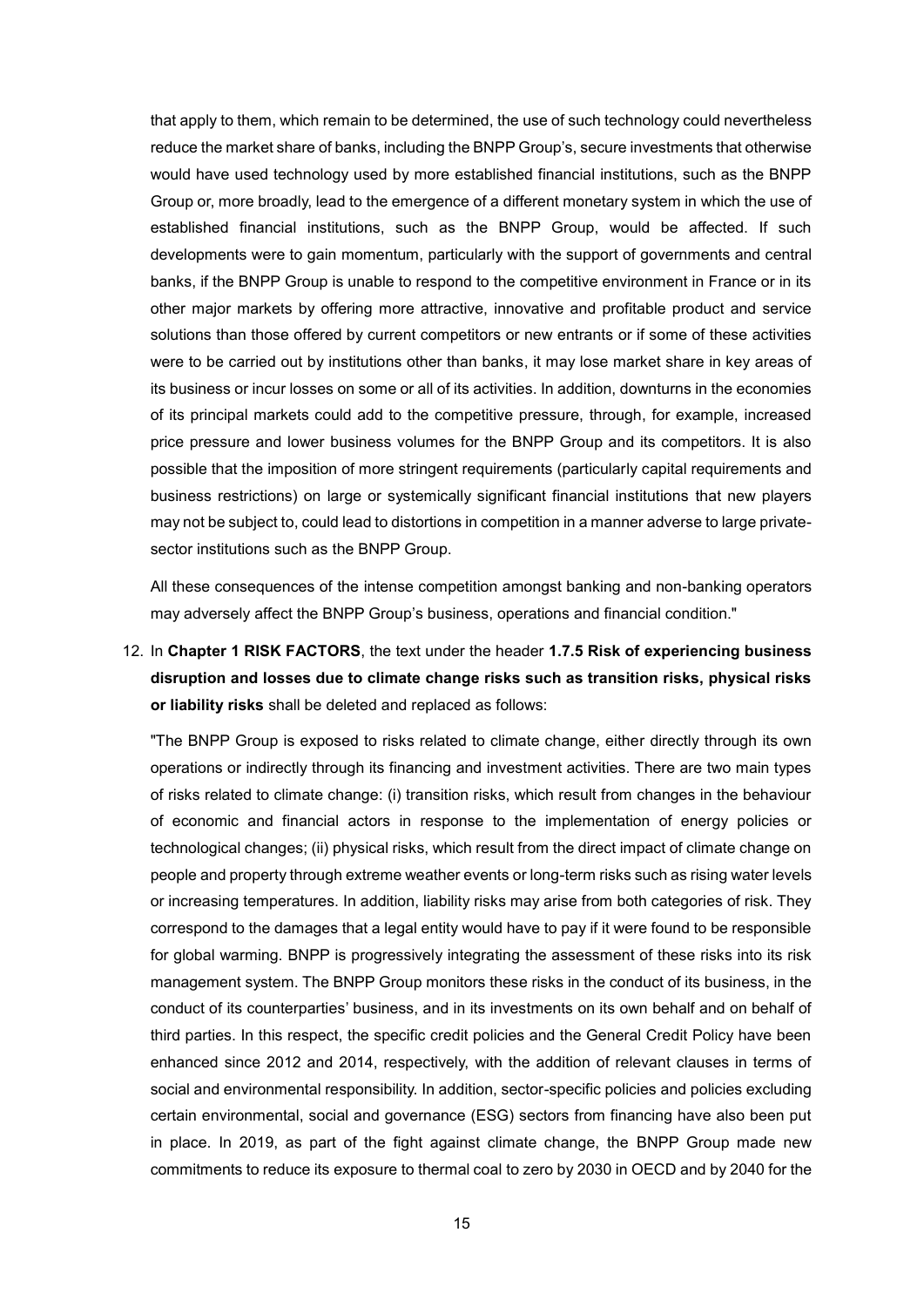rest of the world. The Group has also provided financing to companies in favour of the energy transition and sectors considered to contribute directly to the United Nations Sustainable Development Goals in the amounts of EUR 180 billion and EUR 188 billion in 2019, and 2020, respectively, with a target of 210 billion by 2022. By the end of 2015, BNPP had already significantly strengthened its criteria for financing and investing in the coal sector, and in 2017, it was the first bank to announce the cessation of its financing activities for companies that derive most of their revenues from non-conventional hydrocarbons, measures that remain to date among the most advanced in the sector. These decisions are also reflected in the energy mix that the BNPP Group finances. The BNPP Group also supports its clients, both individuals and businesses, in their transition to a low-carbon economy. The BNPP Group also aims to reduce the environmental footprint of its own operations. Despite the actions taken by the BNPP Group to monitor risks and combat climate change, physical, transition or liability risks related to climate change could disrupt business or lead to losses."

13. In **Chapter 1 RISK FACTORS**, the text under the header **1.7.6 Risk of changes in certain holdings in credit or financial institutions** shall be deleted and replaced as follows:

"Certain classes of assets may carry a high risk-weight of 250%. These assets include: credit or financial institutions consolidated under the equity method within the prudential scope (excluding insurance); significant financial interest in credit or financial institutions in which the BNPP Group holds a stake of more than 10%; and deferred tax assets that rely on future profitability and arise from temporary differences.

The risk-weighted assets carrying a risk-weight of 250% amounted to EUR 17 billion at 31 December 2020, or 2% of the total risk-weighted assets of the BNPP Group. If the BNPP Group increases the amount of heavy risk-weighted assets (either by increasing the proportion of such heavy risk-weighted assets in its overall asset portfolio or due to an increase of the regulatory risk-weighting applicable to these assets), its capital adequacy ratios may be lowered.

Changes in certain holdings in credit or financial institutions could result in a less preferential regulatory capital treatment, tie up capital and adversely affect BNPP Group's results."

14. In **Chapter 4 Information about BNPP**, the text under the header **4.1 Introduction** shall be deleted and replaced as follows:

"According to its own appraisal, BNPP is Europe's leading provider of banking and financial services. It has four domestic retail banking markets in Europe, namely in Belgium, France, Italy and Luxembourg.

It operates in 66 countries and has nearly 190,000 employees, including nearly 150,000 in Europe. BNPP holds key positions in its two main businesses:

- Retail Banking and Services, which includes:
	- o Domestic Markets, comprising:
		- French Retail Banking (FRB);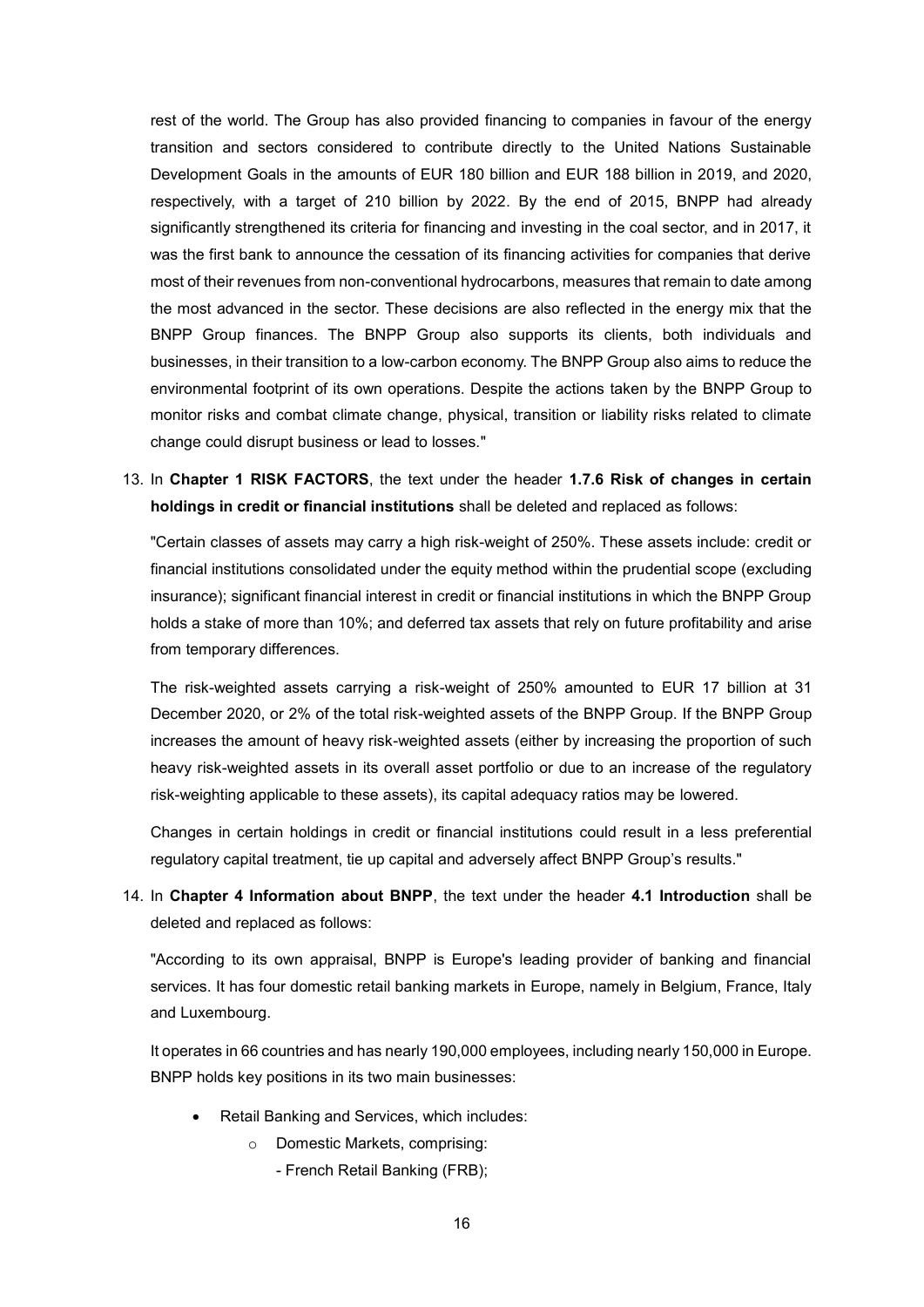- BNL banca commerciale (BNL bc), Italian retail banking;
- Belgian Retail Banking (BRB);

- Other Domestic Markets activities including Arval, BNP Paribas Leasing Solutions, Personal Investors, Nickel and Luxembourg Retail Banking (LRB).

- o International Financial Services, comprising:
	- Europe-Mediterranean;
	- BancWest;
	- Personal Finance;
	- Insurance;
	- Wealth and Asset Management.
- Corporate and Institutional Banking (CIB):
	- o Corporate Banking;
	- o Global Markets;
	- o Securities Services.

BNP Paribas S.A. is the parent company of the BNP Paribas Group."

15. In **Chapter 4 Information about BNPP**, the last paragraph under the header **4.2 Corporate Information** shall be deleted and replaced as follows:

"None of the existing shareholders controls, either directly or indirectly, BNPP. As at 30 June 2021, the main shareholders were Société Fédérale de Participations et d'Investissement ("**SFPI**") a public-interest société anonyme (public limited company) acting on behalf of the Belgian government holding 7.7% of the share capital, BlackRock Inc. holding 6.0% of the share capital and Grand Duchy of Luxembourg holding 1.0% of the share capital. To BNPP's knowledge, no shareholder other than SFPI and BlackRock Inc. owns more than 5% of its capital or voting rights."

16. In **Chapter 4 Information about BNPP**, the text under the header **4.3 Statutory Auditors** shall be deleted and replaced as follows:

"The statutory auditors ("*Commissaires aux comptes*") of BNPP for the fiscal year ended 31 December 2019, the fiscal year ended 31 December 2020, and the interim financial information of the first half 2021 are the following:

Deloitte & Associés was re-appointed as Statutory Auditor at the Annual General Meeting of 24 May 2018 for a six-year period expiring at the close of the Annual General Meeting called in 2024 to approve the financial statements for the year ending 31 December 2023. The firm was first appointed at the Annual General Meeting of 23 May 2006.

Deloitte & Associés is represented by Laurence Dubois.

Deputy:

Société BEAS, 6, place de la Pyramide, Paris-La Défense Cedex (92), France, SIREN No. 315 172 445, Nanterre trade and companies register.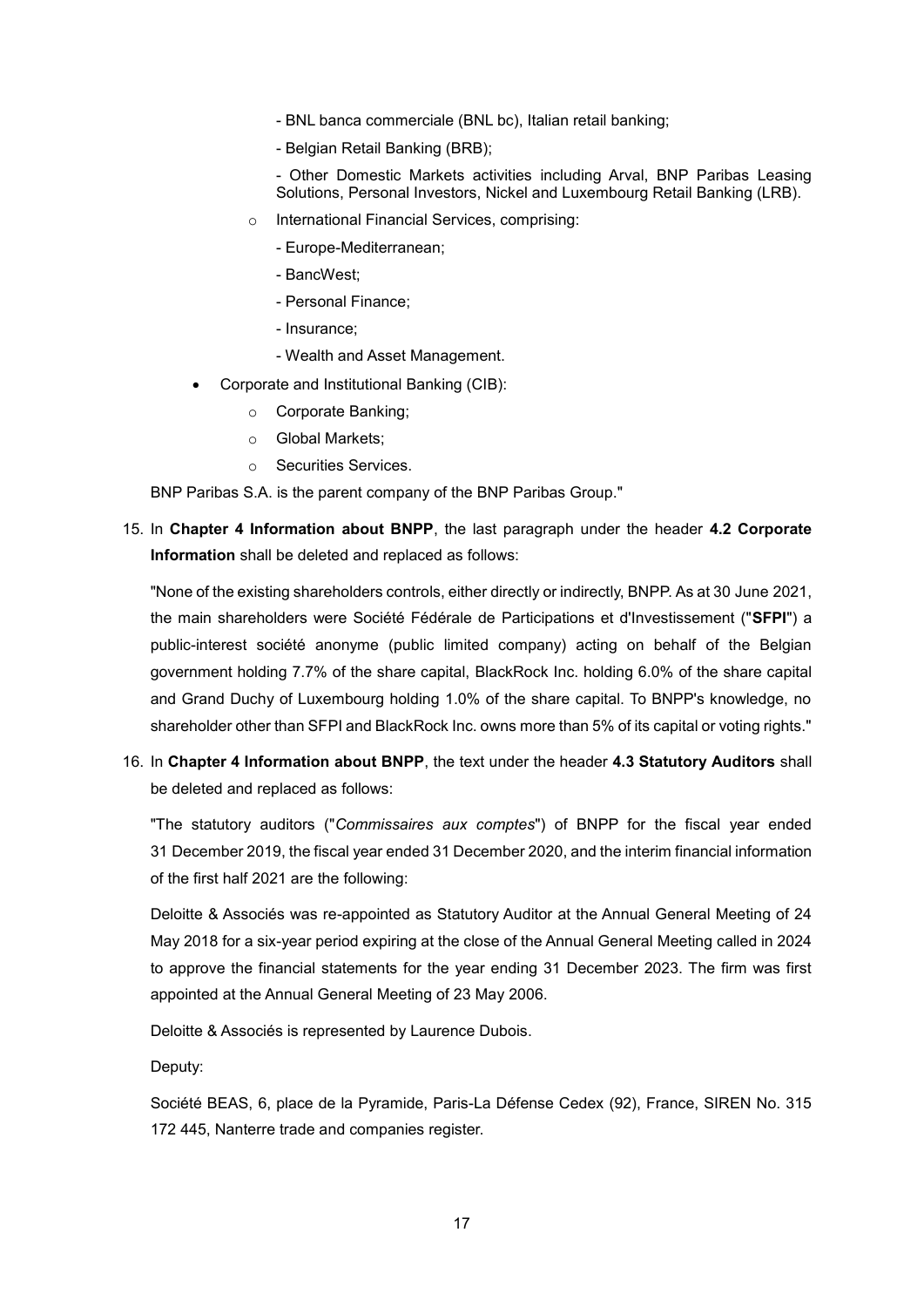PricewaterhouseCoopers Audit was re-appointed as Statutory Auditor at the Annual General Meeting of 24 May 2018 for a six-year period expiring at the close of the Annual General Meeting called in 2024 to approve the financial statements for the year ending 31 December 2023. The firm was first appointed at the Annual General Meeting of 26 May 1994.

PricewaterhouseCoopers Audit is represented by Patrice Morot.

Deputy: Jean-Baptiste Deschryver, 63, rue de Villiers, Neuilly-sur-Seine (92), France.

Mazars was re-appointed as Statutory Auditor at the Annual General Meeting of 24 May 2018 for a six-year period expiring at the close of the Annual General Meeting called in 2024 to approve the financial statements for the year ending 31 December 2023. The firm was first appointed at the Annual General Meeting of 23 May 2000.

Mazars is represented by Virginie Chauvin.

Deputy: Charles de Boisriou, 28 rue Fernand Forest, Suresnes (92), France.

Deloitte & Associés, PricewaterhouseCoopers and Mazars are registered as Statutory Auditors with the Versailles Regional Association of Statutory Auditors, under the authority of the French National Accounting Oversight Board (Haut Conseil du Commissariat aux Comptes)."

17. In **Chapter 4 Information about BNPP**, the text under the header **4.4 Credit Rating assigned to BNPP** shall be deleted and replaced as follows:

"The BNPP Group is rated as at 30th July 2021 by four rating agencies.

The BNPP Group`s long-term credit ratings, which can also be found in the table below, are A+ with a stable outlook (S&P Global Ratings Europe Limited ("**Standard & Poor's**")), Aa3 with a stable outlook (Moody's Investors Service Ltd. ("**Moody's**")), AA- with a negative outlook (Fitch France S.A.S. ("**Fitch France**")) and AA (low) with a stable outlook (DBRS Limited ("**DBRS**")) and BNPP's short-term credit ratings, which can also be found in the table below, are A-1 (Standard & Poor's), Prime-1 (Moody's), F1+ (Fitch France) and R-1 (middle) (DBRS).

| Term<br>Long<br>/Short<br>Term<br>Rating | &<br><b>Standard</b><br>Poor's    | Moody's                            | <b>Fitch France</b>                 | <b>DBRS</b>                                     |
|------------------------------------------|-----------------------------------|------------------------------------|-------------------------------------|-------------------------------------------------|
| As at 30 April<br>2021                   | $A+/A-1$<br>(negative<br>outlook) | Aa3/Prime-1<br>(stable<br>outlook) | $AA$ -/F1+<br>(negative<br>outlook) | AA (low)/R-1<br>(middle)<br>(stable<br>outlook) |
| As at 30 July<br>2021                    | $A+/A-1$<br>(stable<br>outlook)   | Aa3/Prime-1<br>(stable<br>outlook) | $AA$ -/F1+<br>(negative<br>outlook) | AA (low)/R-1<br>(middle)<br>(stable<br>outlook) |
| Date of<br>last<br>review                | 24 June 2021                      | December<br>4<br>2020              | 12<br>October<br>2020               | 19 July 2021                                    |

**Explanation of the meaning of the ratings:**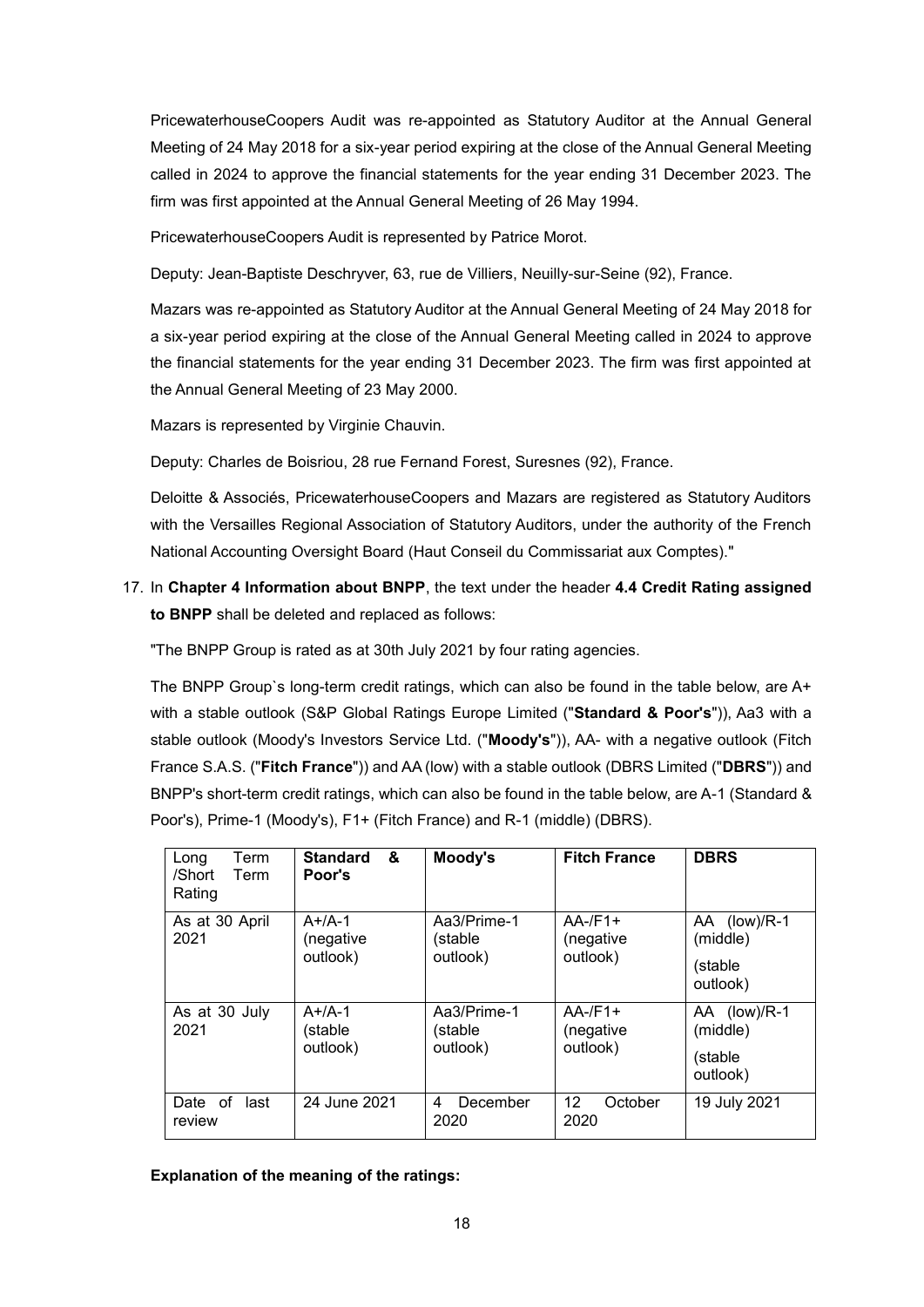### **Standard & Poor's**

Standard & Poor's defines "A" as follows: An obligation rated "A" is somewhat more susceptible to the adverse effects of changes in circumstances and economic conditions than obligations in higher-rated categories. However, the obligor's capacity to meet its financial commitments on the obligation is still strong. Ratings from 'AA' to 'CCC' may be modified by the addition of a plus (+) or minus (-) sign to show relative standing within the rating categories."

S&P defines "A-1" as follows: "A short-term obligation rated "A-1" is rated in the highest category by S&P Global Ratings. The obligor's capacity to meet its financial commitments on the obligation is strong. Within this category, certain obligations are designated with a plus sign (+). This indicates that the obligor's capacity to meet its financial commitments on these obligations is extremely strong."

#### **Moody's**

Moody's defines "Aa" as follows:" Obligations rated "Aa" are judged to be of high quality and are subject to very low credit risk. Moody's appends numerical modifiers 1, 2 and 3 to each generic rating classification Aa trough Caa. The modifier "1" indicates that the obligation ranks in the higher end of its generic rating category; the modifier "2" indicates a mid-range ranking; and the modifier "3" indicates a ranking in the lower end of that generic rating category."

Moody's defines "Prime-1" as follows: "Issuers (or supporting institutions) rated Prime-1 have a superior ability to repay short-term debt obligations."

#### **Fitch France**

Fitch France defines "AA-" as follows: "Very high credit quality". "AA" ratings denote expectations of very low default risk. They indicate very strong capacity for payment of financial commitments. This capacity is not significantly vulnerable to foreseeable events. Within rating categories, the modifiers "+" or "-" may be appended to a rating to denote relative status within major rating categories."

Fitch France defines "F1" as follows: "Highest Short-Term Credit Quality." "F1" ratings indicate the strongest intrinsic capacity for timely payment of financial commitments; may have an added "+" to denote any exceptionally strong credit feature."

#### **DBRS**

DBRS defines "AA" as follows: "Superior credit quality". The capacity for the payment of financial obligations is considered high. Credit quality differs from AAA only to a small degree. Unlikely to be significantly vulnerable to future events. All rating categories other than AAA and D also contain subcategories (high) and (low). The absence of either a (high) or (low) designation indicates that the rating is in the middle of the category."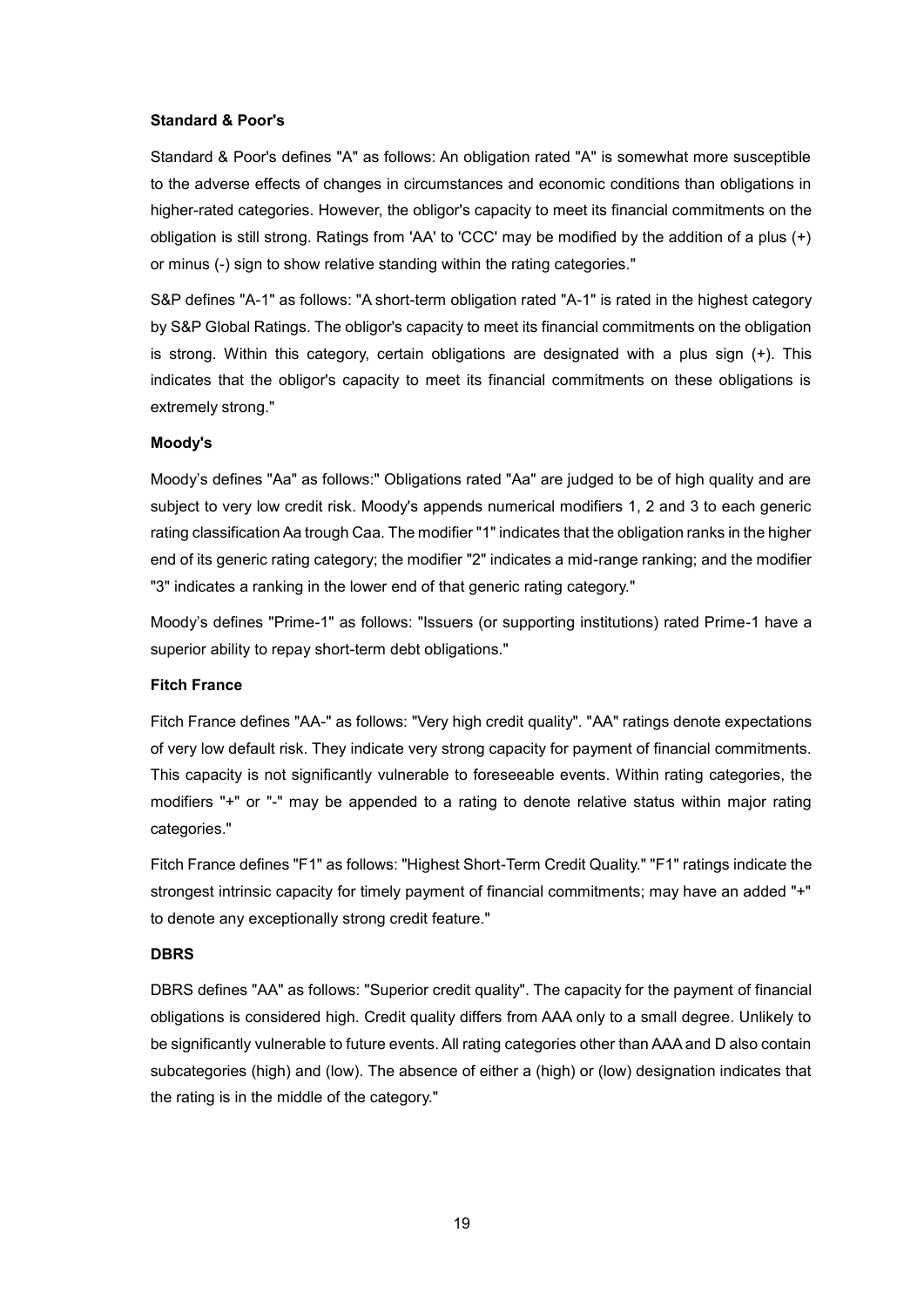DBRS defines "R-1 (middle)" as follows: "Superior credit quality. The capacity for the payment of short-term financial obligations as they fall due is very high. Differs from R-1 (high) by a relatively modest degree. Unlikely to be significantly vulnerable to future events."

Each of Standard & Poor's, Moody's, Fitch France and DBRS is established in the European Union and is registered under the Regulation (EC) No. 1060/2009 (as amended) (the "CRA Regulation"). As such each of Standard & Poor's, Moody's, Fitch France and DBRS is included in the list of credit rating agencies published by the European Securities and Markets Authority on its website (at http://www.esma.europa.eu/page/List-registered-and-certified-CRAs) in accordance with the CRA Regulation.

The credit ratings mentioned above have been issued by DBRS Ratings Limited London, United Kingdom, Fitch France S.A.S. Paris, France, Moody's France S.A.S., Paris, France, and Standard & Poor's Credit Market Services France S.A.S., Paris, France respectively, as indicated. Each of these credit rating agencies is established in the European Community and is registered under Regulation (EC) n° 1060/2009 of the European Parliament and of the Council of 16 September 2009 (as amended by Regulation (EU) No. 513/2011). The latest update of the list of registered credit rating agencies is published on the following website of the European Securities and Markets Authority (ESMA): [CRA Authorisation \(europa.eu\).](https://www.esma.europa.eu/supervision/credit-rating-agencies/risk)"

### 18. In **Chapter 4 Information about BNPP**, the text under the header **4.5 BNPP`s borrowing and funding structure and financing of its activities** shall be deleted and replaced as follows:

"A description of BNPP`s borrowing and funding structure and the financing of its activities is set out on pages 148 (3.7 "Financial structure") and 444 beginning with the headline "Liquidity risk management policy" to 458 of the BNPP 2020 Universal Registration Document (in English), on page 15 of the First Amendment to the BNPP 2020 Universal Registration Document (in English, which is incorporated by reference herein (please see "13 INFORMATION INCORPORATED BY REFERENCE") and on pages 18 ("Financial structure") and 25 ("2Q21 – A very solid financial structure" and "Constant and strong value creation throughout the cycle") of the Third Amendment to the BNPP 2020 Universal Registration Document (in English, which is incorporated by reference herein (please see "13 INFORMATION INCORPORATED BY REFERENCE")."

### 19. In **Chapter 7 Trend Information**, the text under the header **7.2 Significant Changes in the Financial Performance of BNPP** shall be deleted and replaced as follows:

"Save as disclosed in this Registration Document there has been no material adverse change in the prospects of BNPP or the group since 30 June 2021 (being the end of the last financial period for which interim financial information have been published)."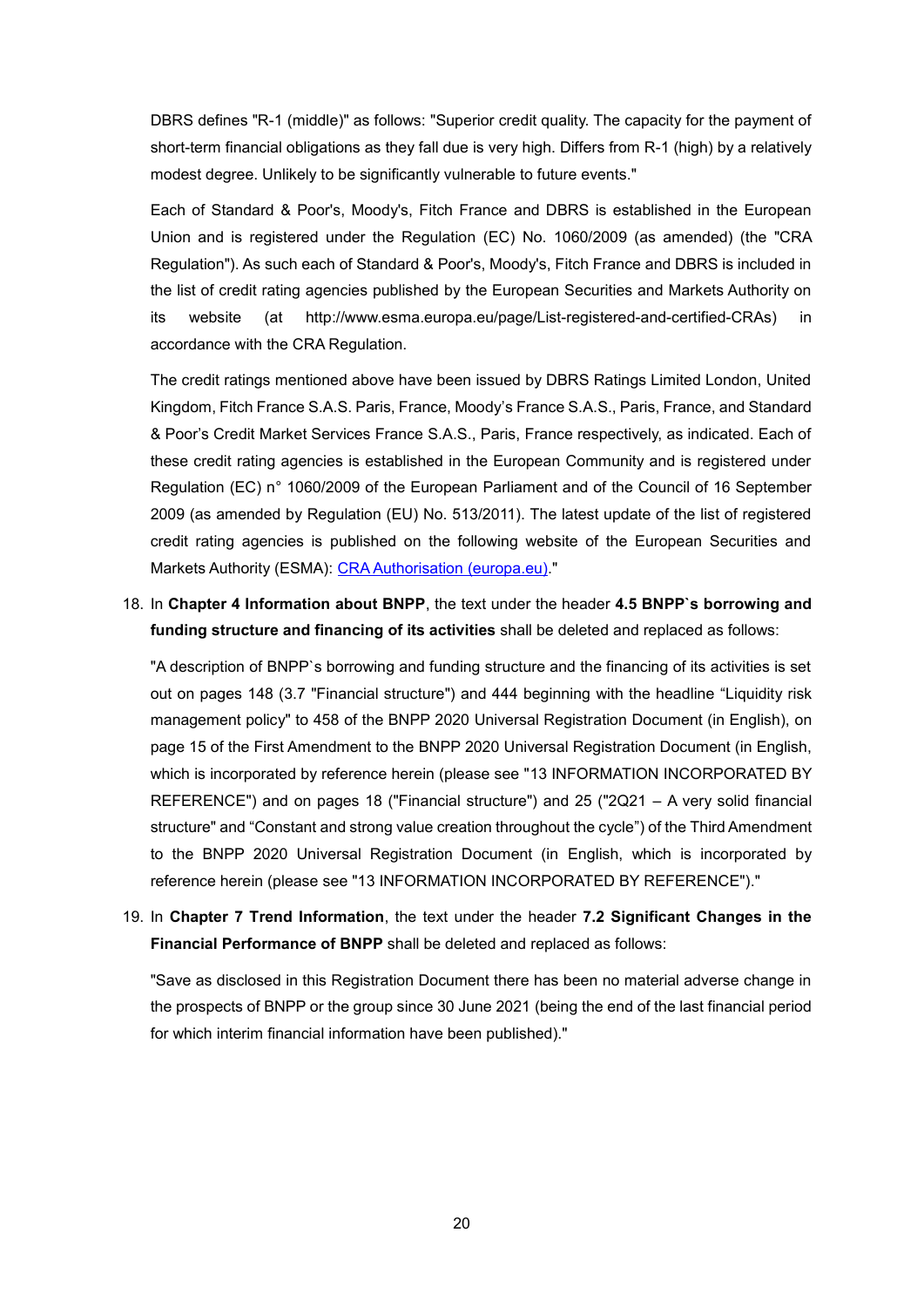20. The text under Chapter **9. LITIGATION, REGULATORY AND SIMILAR MATTERS** shall be deleted and replaced as follows:

"BNPP is party as a defendant in various claims, disputes and legal proceedings (including investigations by judicial or supervisory authorities) in a number of jurisdictions arising in the ordinary course of its business activities, including inter alia in connection with its activities as market counterparty, lender, employer, investor and taxpayer.

The related risks have been assessed by the Bank and are subject, where appropriate, to provisions disclosed; a provision is recognised when it is probable that an outflow of resources embodying economic benefits will be required to settle an obligation arising from a past event and a reliable estimate can be made of the amount of the obligation. The main contingent liabilities representative of pending legal, governmental, or arbitral proceedings as of June 30, 2021 are described below. BNPP currently considers that none of these proceedings are likely to have a material adverse effect on its financial position or profitability; however, the outcome of legal or governmental proceedings is by nature unpredictable.

BNPP and certain of its subsidiaries are defendants in several actions pending before the United States Bankruptcy Court Southern District of New York brought by the Trustee appointed for the liquidation of Bernard L. Madoff Investment Securities LLC ("**BLMIS**"). These actions, known generally as "clawback claims", are similar to those brought by the BLMIS Trustee against numerous institutions, and seek recovery of amounts allegedly received by the BNPP entities from BLMIS or indirectly through BLMIS-related "feeder funds" in which BNPP entities held interests. The BLMIS Trustee claims in these actions that the amounts which BNPP entities received are avoidable and recoverable under the US Bankruptcy Code and New York state law. In the aggregate, the amount initially sought to be recovered in these actions approximated USD 1.3 billion. BNPP has substantial and credible defenses to these actions and is defending against them vigorously.

In two decisions dated 22 November 2016 and 3 October 2018, the Bankruptcy Court rejected most of the claims brought by the BLMIS Trustee against BNP Paribas entities. On 25 February 2019 the United States Court of Appeals for the Second Circuit reversed the Bankruptcy Court's 22 November 2016 decision. The defendants filed a petition with the Supreme Court requesting it review the Second Circuit's decision on 29 August 2019 but this was denied by the Court. By common agreement amongst the parties all proceedings have been stayed pending a decision by the Court of Appeal regarding a separate proceeding between the Trustee and a third party which could affect the Clawback claims against BNPP. Litigation was brought in Belgium by minority shareholders of the previous Fortis Group against the *Société fédérale de Participations et d'Investissement*, Ageas and BNPP seeking (amongst other things) damages from BNPP as restitution for part of the BNP Paribas Fortis shares that were contributed to BNPP in 2009, on the ground that the transfer of these shares was null and void. On 29 April 2016, the Brussels Commercial court decided to stay the proceedings until the resolution of the pending Fortis criminal proceeding in Belgium. The criminal proceeding, in which the Public Prosecutor had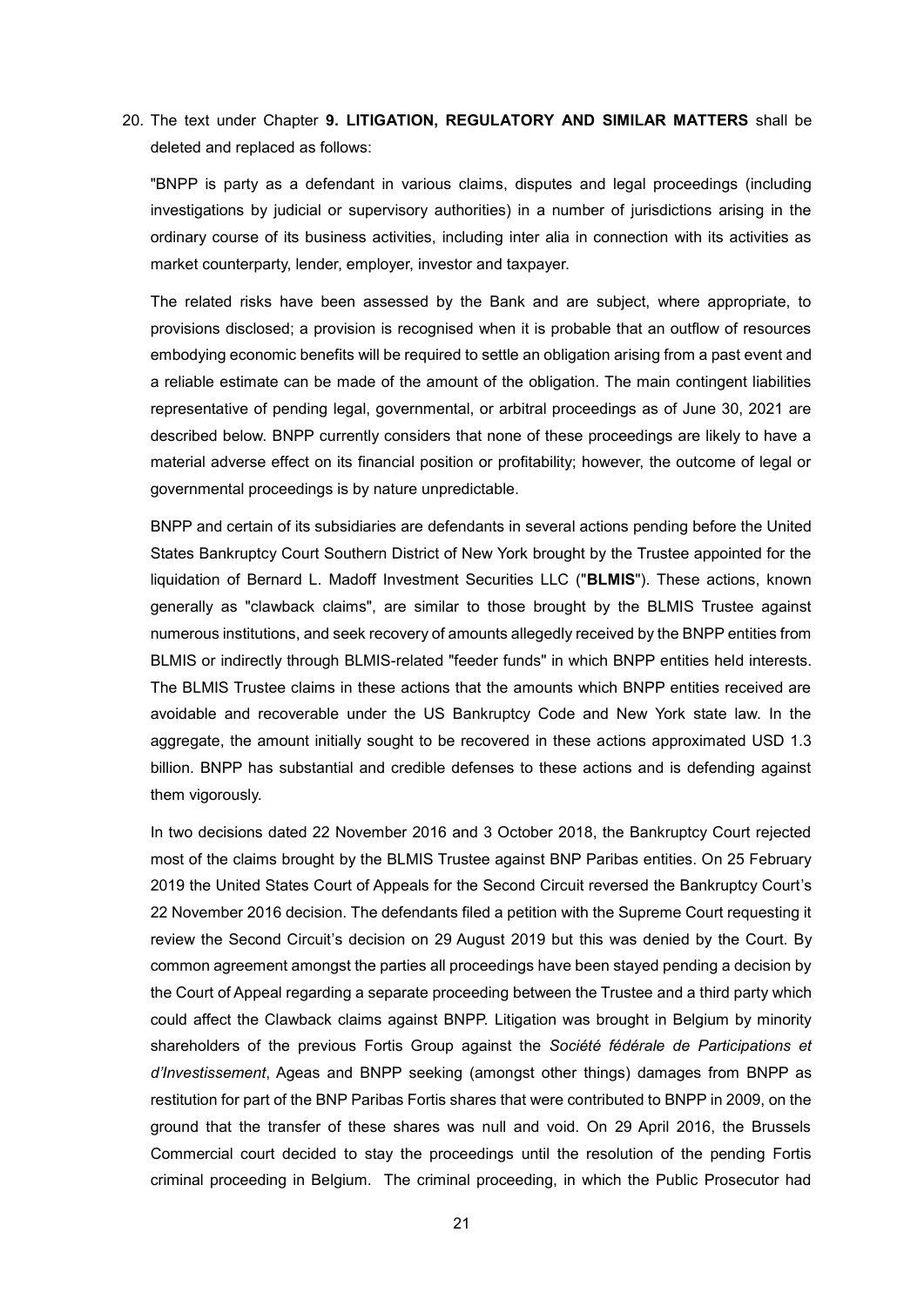requested a dismissal, is now definitively closed, as the Council Chamber of the Brussels Court of first instance issued on 4 September 2020 a ruling (which has since become final) that the charges were time-barred. Certain minority shareholders are continuing the civil proceedings against BNP Paribas and the *Société fédérale de Participations et d'Investissement* before the Brussels Commercial court; BNP Paribas will continue to defend itself vigorously against the allegations of these shareholders.

Like many other financial institutions in the banking, investment, mutual funds and brokerage sectors, BNPP has received or may receive requests for information from supervisory, governmental or self-regulated agencies. BNPP responds to such requests, and cooperates with the relevant authorities and regulators and seeks to address and remedy any issues they may raise.

The U.S. regulatory and law enforcement authorities are currently investigating or requesting information in relation to certain activities as reported in the international financial press in relation to the U.S. treasuries market and U.S. Agency bonds. BNPP, which has received some requests for information, is cooperating with investigations and is responding to requests for information. The outcome and potential impact of these investigations or requests for information is difficult to predict before their close and the subsequent discussions with the U.S. authorities. It should be noted that it has been reported that a number of financial institutions are involved in these investigations or requests for information and that it is sometimes the case that reviews carried out in connection therewith may lead to settlements including in particular the payment of fines or significant penalties depending on the circumstances specific to each situation.

On 26 February 2020, the Paris Criminal Court found BNP Paribas Personal Finance guilty of misleading commercial practice and concealment of this practice. BNP Paribas Personal Finance was ordered to pay a fine of EUR 187,500 and damages and legal fees to the civil plaintiffs. The damages award was of immediate effect. BNP Paribas Personal Finance filed an appeal on the merits on 6 March 2020. It also sought to suspend the immediate effectiveness of the judgment, which the court rejected by decision dated 25 September 2020. BNP Paribas Personal Finance paid to the civil plaintiffs the damages awarded, without prejudice to the pending appeal before the Court of Appeal of Paris and to the civil legal proceedings that are otherwise ongoing."

## 21. In **Chapter 11 DOCUMENTS AVAILABLE**, the last paragraph shall be deleted and replaced as follows:

"the consolidated financial statements of BNPP Group for the financial years 2019 and 2020 and the interim financial statements for the second quarter ended 30 June 2021 (also available on the following website: [https://www.derivate.bnpparibas.com/service/basisprospekte\).](https://www.derivate.bnpparibas.com/service/basisprospekte))"

# 22. In **Chapter 12 FINANCIAL INFORMATION CONCERNING BNPP`S ASSETS AND LIABILITIES, FINANCIAL POSITION AND PROFITS AND LOSSES**, the text under the header **12.2 Interim Financial Information** shall be deleted and replaced as follows: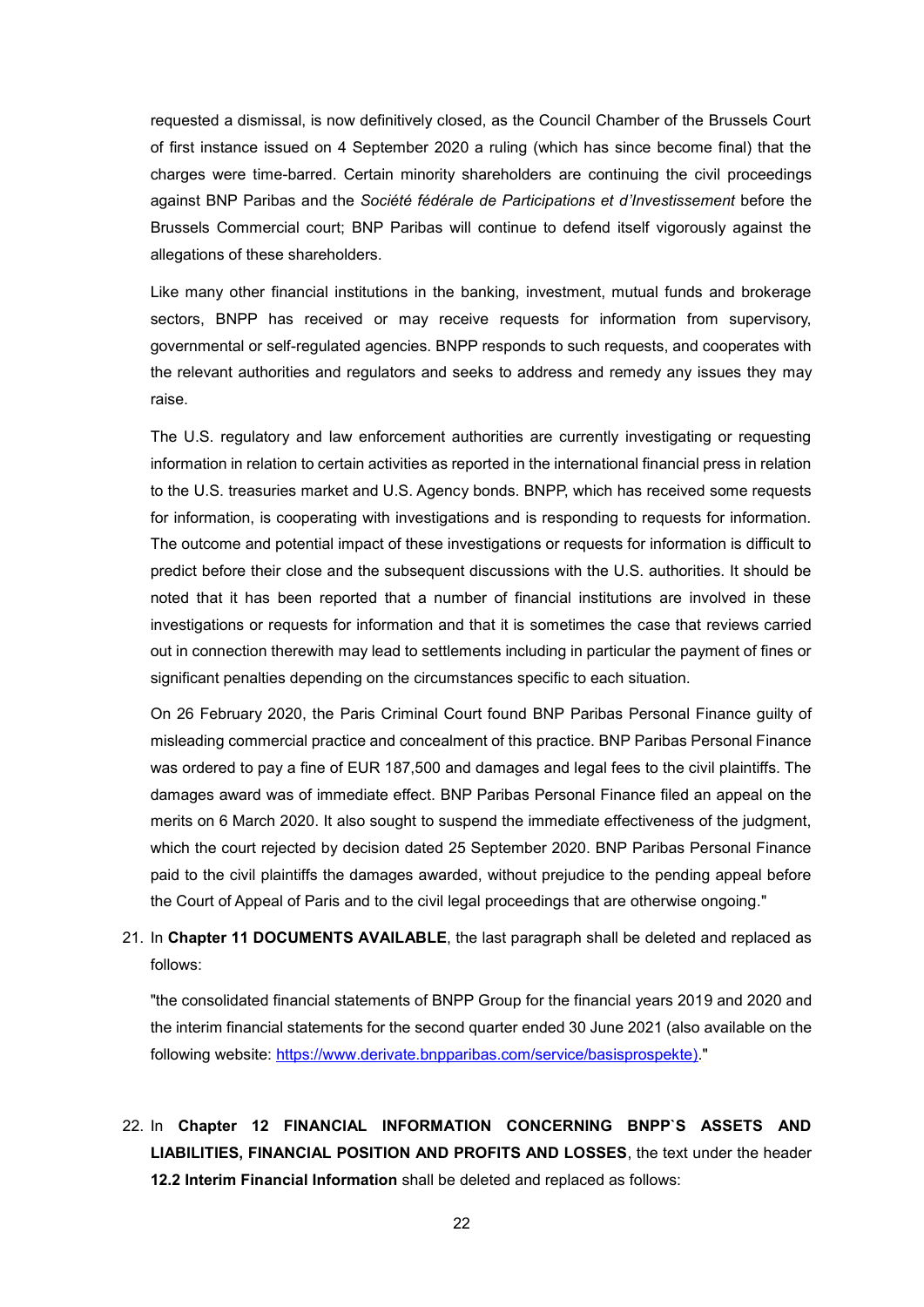"The interim financial statements for the second quarter ended 30 June 2021 (Second Quarter 2021 Results and Balance Sheet as at 30 June 2021) on pages 81 to 206 of the Third Amendment to the BNPP 2020 Universal Registration Document (in English) are hereby incorporated by reference herein (please see "13 INFORMATION INCORPORATED BY REFERENCE")."

23. In **Chapter 12 FINANCIAL INFORMATION CONCERNING BNPP`S ASSETS AND LIABILITIES, FINANCIAL POSITION AND PROFITS AND LOSSES**, the text under the header **12.3 Significant Changes in the Financial Position of BNPP Group** shall be deleted and replaced as follows:

"Save as disclosed in the Registration Document, there has been no significant change in the financial position of BNPP or the Group since 30 June 2021 (being the end of the last financial period for which interim financial statements have been published)."

24. In **Chapter 13 INFORMATION INCORPORATED BY REFERENCE**, the following bullet points shall be added below the bullet point regarding the First Amendment to the BNPP 2020 Universal Registration Document (in English), with the following text:

"BNPP's second *Amendment au Document d'Enregistrement Universel* (in English), filed with the AMF for the purpose of the Prospectus Regulation (the "**Second Amendment to the BNPP 2020 Universal Registration Document (in English)**"); it has been published on the website of BNPP [https://invest.bnpparibas.com/en/registration-documents-annual-financial-reports\)](https://invest.bnpparibas.com/en/registration-documents-annual-financial-reports) and can be downloaded by clicking on this [link.](https://www.societegenerale.com/sites/default/files/documents/Document-d-enregistrement-universel/2019EN/societe-generale-urd-1st-amendment-08-11-2019.pdf)

BNPP's third *Amendment au Document d'Enregistrement Universel* (in English), filed with the AMF for the purpose of the Prospectus Regulation (the "**Third Amendment to the BNPP 2020 Universal Registration Document (in English)**"); it has been published on the website of BNPP [https://invest.bnpparibas.com/en/registration-documents-annual-financial-reports\)](https://invest.bnpparibas.com/en/registration-documents-annual-financial-reports) and can be downloaded by clicking on this [link.](https://www.societegenerale.com/sites/default/files/documents/Document-d-enregistrement-universel/2019EN/societe-generale-urd-1st-amendment-08-11-2019.pdf)"

25. In **Chapter 13 INFORMATION INCORPORATED BY REFERENCE**, the header 13.3 First Amendment to the BNPP 2020 Universal Registration Document (in English) and the respective table shall be deleted and replaced as follows:

| Information Incorporated by Reference |           |             |  |  |  | Relevant                                    | Part of                                                     | <b>this</b> |     |
|---------------------------------------|-----------|-------------|--|--|--|---------------------------------------------|-------------------------------------------------------------|-------------|-----|
| Reference                             |           |             |  |  |  |                                             | <b>Registration Document</b>                                |             |     |
| <b>BNPP</b> 's                        | borrowing |             |  |  |  |                                             | and Page 15 of the First   "4.5 BNPP's borrowing and        |             |     |
| funding                               | structure |             |  |  |  |                                             | <b>and</b>   Amendment to the BNPP 2020   funding structure |             | and |
| financing of its activities           |           | l Universal |  |  |  | Registration   financing of its activities" |                                                             |             |     |

### "**13.3 First Amendment to the BNPP 2020 Universal Registration Document (in English)**

### **13.4 Third Amendment to the BNPP 2020 Universal Registration Document (in English)**

Document (in English)

| <b>Reference</b>            | Information Incorporated by Reference |  |                                                                | Relevant | Part of<br><b>Registration Document</b> | this |
|-----------------------------|---------------------------------------|--|----------------------------------------------------------------|----------|-----------------------------------------|------|
| <b>BNPP</b> 's              | borrowing                             |  | and   Pages 18 and 25 of the Third   "4.5 BNPP's borrowing and |          |                                         |      |
| fundina                     | structure                             |  | and   Amendment to the BNPP 2020   funding                     |          | structure                               | and  |
| financing of its activities |                                       |  | financing of its activities"                                   |          |                                         |      |